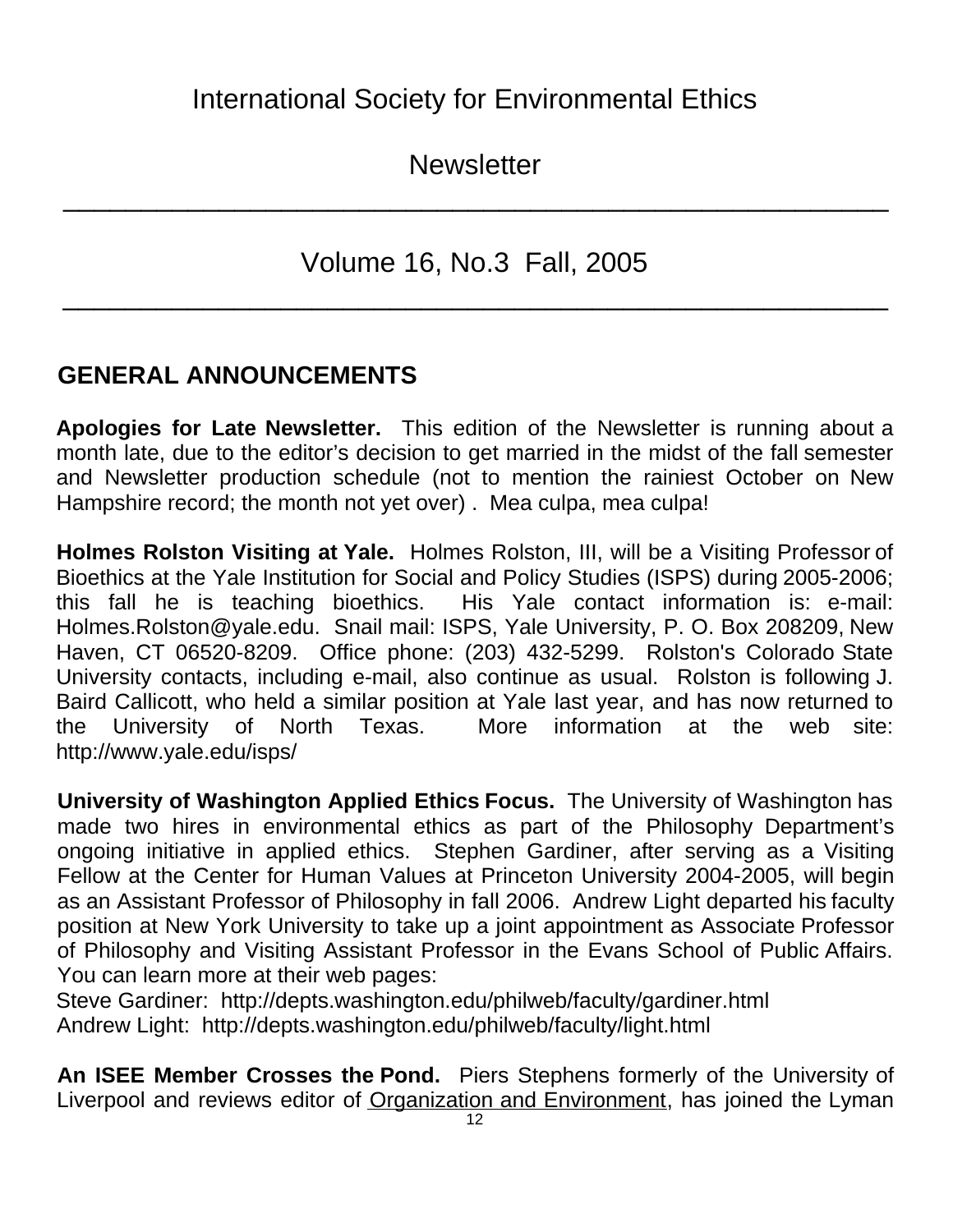Briggs School at Michigan State University as a Visiting Assistant Professor in Environmental Philosophy. His contact information: Dr Piers H.G. Stephens; Lyman Briggs School, Michigan State University; 35 E Holmes Hall; East Lansing, MI 48825- 1107. Email: steph243@msu.edu.

**The ISEE Listerv**. ISEE-L is a discussion list for the International Society for Environmental Ethics. Its creation was authorized by the ISEE Board of Directors in December 2000. It is intended to be a forum for announcements and discussion related to teaching and research in environmental ethics. To join or leave the list, or to alter your subscription options go to: http://listserv.tamu.edu/archives/isee-l.html. If you have questions or you have trouble unsubscribing, contact the list manager, Gary Varner: gary@philosophy.tamu.edu.

**Newsletter Offering and Encouraging Electronic Format**. The ISEE newsletter is now offered in an electronic version as well as the paper version. ISEE members are encouraged to "go electronic." Switching to electronic mailing will save ISEE several thousand dollars per year and get you information two to four weeks faster. We hope that the majority of members will receive the newsletter via email eventually. Those who wish to continue receiving a paper copy of the newsletter may do so, but you only get one or the other! To make the switch, email ISEE treasurer Lisa Newton at lhnewton@mail.fairfield.edu, with "go electronic" in the subject heading Thanks!

**ISEE Pacific Division Session.** ISEE will be holding an author meets critics session on Kathleen Dean Moore's book, "The Pine Island Paradox," at the 2006 APA Pacific Division meeting (end of March). For more information, contact Phil Cafaro at cafaro@lamar.colostate.edu. This is be one of two ISEE sessions planned.

**Program on the Ethical Dimensions of Climate Change**. The Rock Ethics Institute at Penn State University along with The Pennsylvania Consortium for Interdisciplinary Environmental Policy working with several other collaborating institutions has launched the Collaborative Program on the Ethical Dimensions of Climate Change. This program has been launched because:

Human-induced climate change raises many profound ethical questions, yet these ethical issues have not been addressed adequately in climate change policy debates or in growing scientific and economic climate change literature;

Given that those most responsible for climate change are not the same people as those most vulnerable to adverse climate change impacts, an equitable approach to climate change may be practically necessary to achieve a globally acceptable climate change solution; and

Climate change policy options are often discussed exclusively in the languages of science and economics that frequently hide or ignore important ethical questions.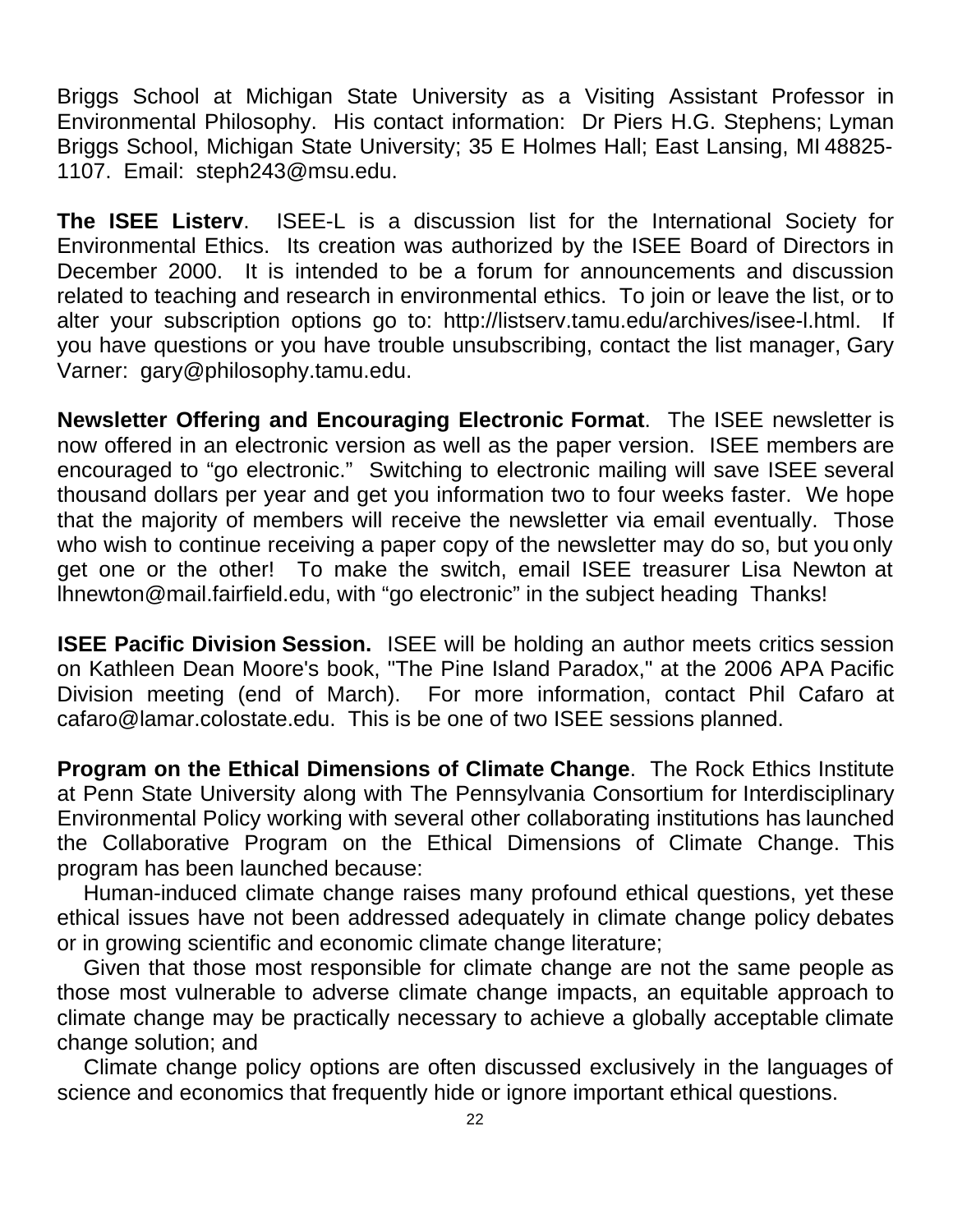The program seeks to:

Facilitate express examination of ethical dimensions of climate change particularly for those issues entailed by specific positions taken by governments, businesses, NGOs, organizations, or individuals on climate change policy matters;

Create better understanding about the ethical dimensions of climate change among policy makers and the general public;

Assure that people around the world, including those most vulnerable to climate change, participate in any ethical inquiry about responses to climate change;

Maintain a bibliography of books, papers, and other writings that examine the ethical dimensions of climate change; and

Develop an interdisciplinary approach to inquiry about the ethical dimensions of climate change.

The program seeks the collaboration of other institutions and individuals interested in working on the ethical dimensions of climate change. The program is organizing an international conference that will likely be held in 2007 at a place yet to be determined. The program will focus on a series of specific questions that arise in climate change policy making rather than on abstract ethical questions that are not tied to issues that arise in climate change policy making. The Program website is http://rockethics.psu.edu/initiatives/climate.asp For information contact:

Donald A. Brown, Esq. Director, Pennsylvania Consortium for Interdisciplinary Environmental Policy, Senior Counsel for Sustainable Development, Pennsylvania Department of Environmental Protection, 400 Market Street, 9th Floor Harrisburg, Pennsylvania, 17106-8464 717-783-8504 (work) brownd@state.pa.us

# **CONFERENCES AND CALLS FOR PAPERS**

**ISEE Sessions.** Proposals are invited for individual papers or group sessions for the APA Pacific, Central and Eastern Division meetings. For the Pacific, contact ISEE treasurer Lisa Newton at lhnewton@mail.fairfield.edu. For the Central, contact ISEE secretary Paul Thompson, thomp649@pilot.msu.edu. For the Eastern, contact ISEE Vice-President Clare Palmer, cpalmer@artsci.wustl.edu. Snail mail addresses and telephone numbers at the end of the newsletter. The deadline for proposals is September 1 for the Pacific and Central, March 1 for the Eastern.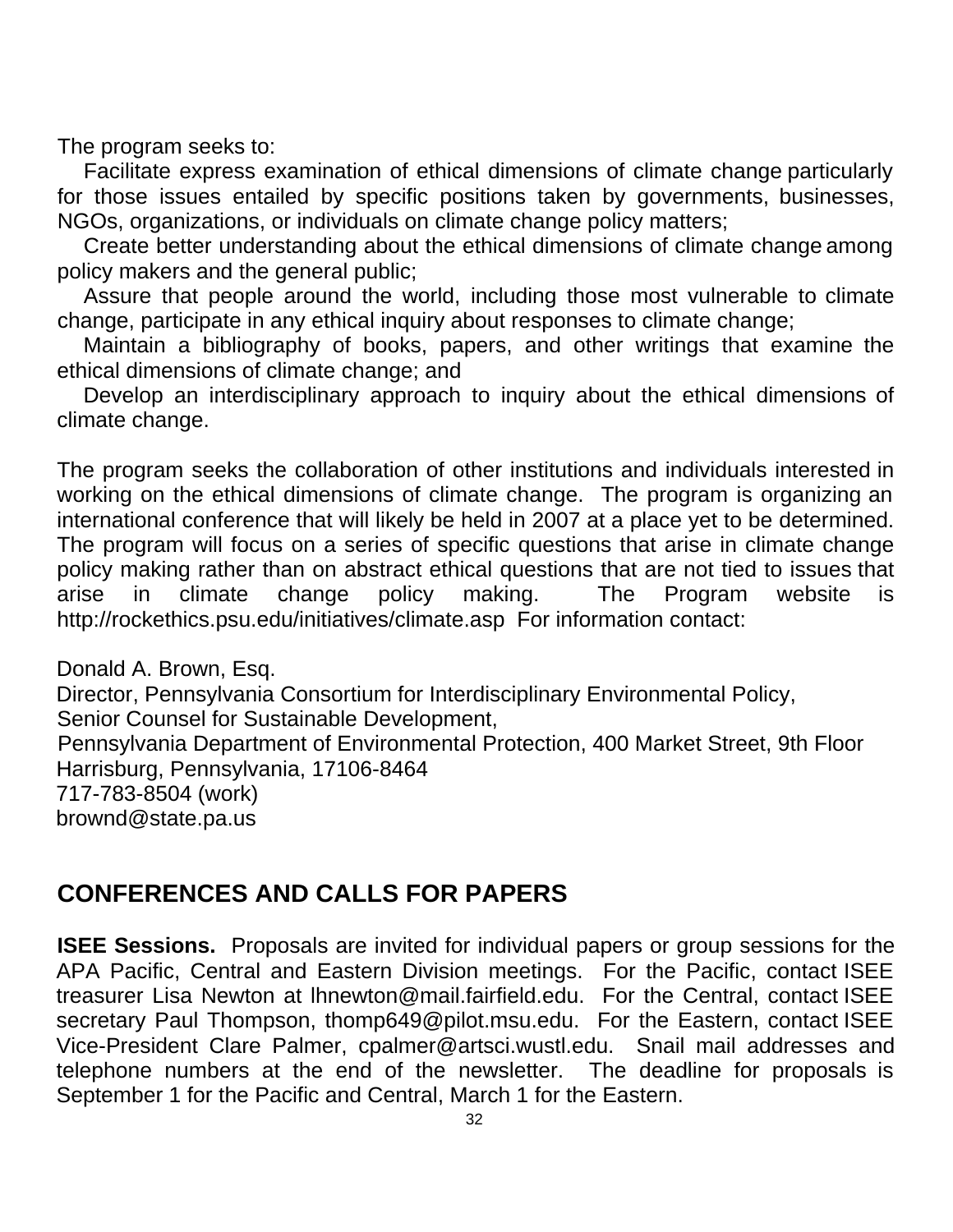**Joint Session at APA Central?** The Society for Philosophy & Public Affairs would like to create a session on environmental justice for the 2006 Central Division meetings of the APA. Please contact C. Sistare at sistare@muhlenberg.edu if you have an interest in participating or can suggest others who might wish to participate.

C. Sistare Co-Director, SPPA Muhlenberg College Allentown, PA 18104 484 664 3372

**Ethics and the Environment**. Ethics and the Environment provides an interdisciplinary forum for theoretical and practical articles, discussions, and book reviews in the broad area encompassed by environmental philosophy. Possible topics include conceptual approaches in ecological philosophy, such as ecological feminism and deep ecology, as they apply to issues such as cloning, genetically modified organism, new reproductive technology, war and militarism, environmental education and management, ecological economics, and ecosystem health. We encourage submissions offering new and imaginative conceptions of what counts as an "environmental issue."

Manuscripts may be submitted at any time. Please send three copies, two without identification, to: Victoria Davion, Editor Ethics & The Environment Department of Philosophy University of Georgia, Athens, GA 30602-1627

Inquiries to Mona Freer, Managing Editor, Ethics & the Environment mfreer@uga.edu Tel: (706)542-2362 Fax: (706)542-2839

**Conference on Emotional Geographies.** A second call for papers for the Second International & Interdisciplinary Conference on Emotional Geographies, to be held May 25-27, 2006 at Queen's University in Kingston, Ontario. Following the success of the first conference on Emotional Geographies (Lancaster UK, September 2002), we are pleased to announce that Queen's University will be hosting a second international, interdisciplinary event in May 2006. In this second announcement and call for papers, we encourage contributions from authors and artists exploring the co-constitutive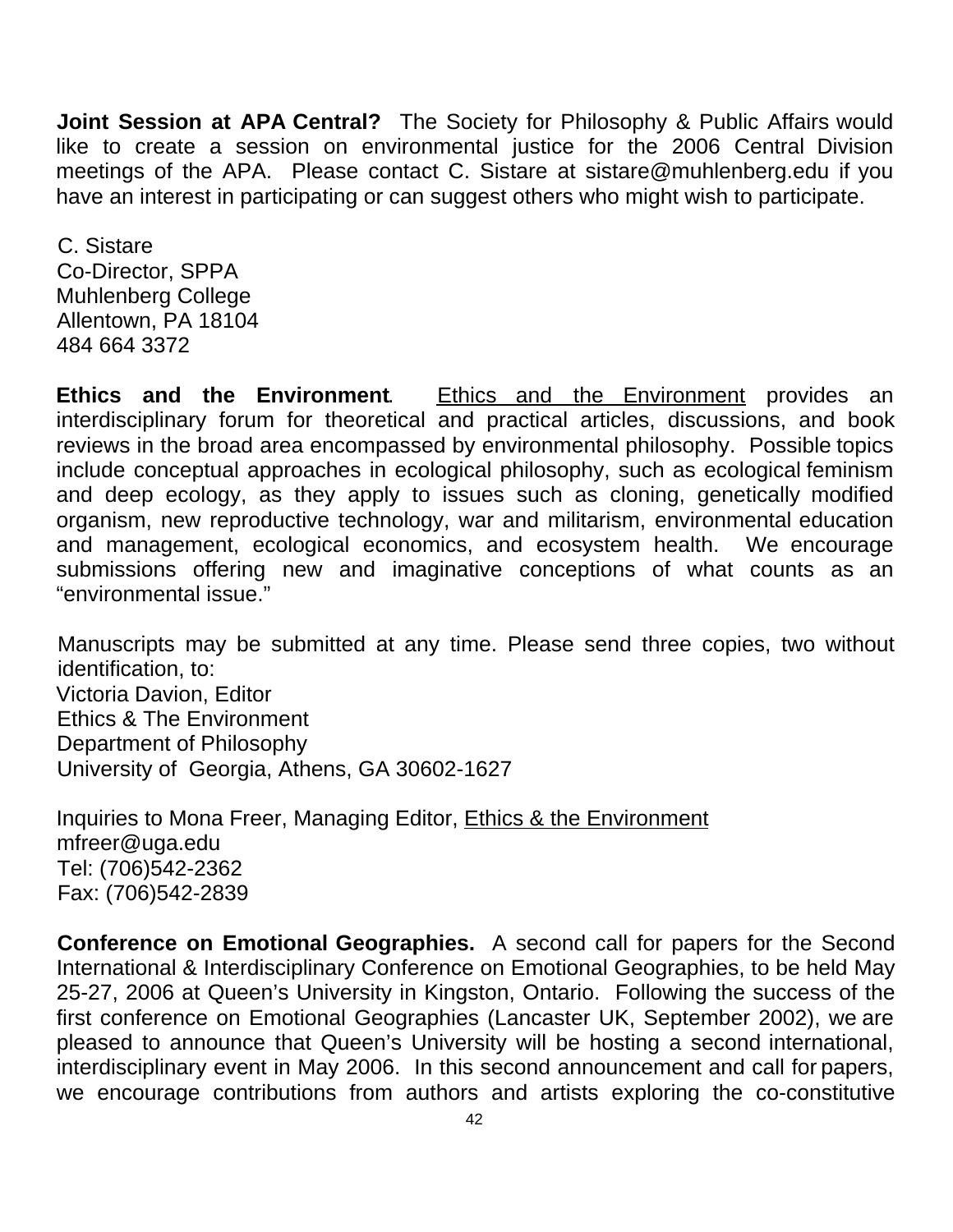relations between emotions, people and places in all senses, but are particularly keen to receive abstracts in broad areas including [among others] theorizing emotion, identity, equity and emotion, politicizing emotion, nature and emotion, and emotion and the arts. Conference details: http://www.geog.queensu.ca/emotionalgeog/.

Please send abstracts of no more than 250 words, highlighting four key words, to conference organizers Joyce Davidson (joyce.davidson@queensu.ca) and Laura Cameron (cameron@post.queensu.ca) by October 15, 2005. We encourage electronic submissions.

**Conference on Sustainability**. The Second International Conference on Environmental, Cultural, Economic and Social Sustainability will be held January 9-12, 2006, at Hanoi and Ha Long Bay, Vietnam. This round of the call-for-papers closes on October 31, 2005. This conference aims to develop an holistic view of sustainability, in which environmental, cultural and economic issues are inseparably interlinked. It will work in a multidisciplinary way, across diverse fields and taking varied perspectives in order to address the fundamentals of sustainability.

As well as impressive line-up of international main speakers, the conference will also include numerous paper, workshop and colloquium presentations by practitioners, teachers and researchers. We would particularly like to invite you to respond to the conference call for papers. Papers submitted for the conference proceedings will be fully peer-refereed and published in print and electronic formats in the new International Journal of Environmental, Cultural, Economic and Social Sustainability. If you are unable to attend the conference in person, virtual registrations are also available which allow you to submit a paper for refereeing and possible publication in this fully refereed academic journal, as well as access to the electronic version of the conference proceedings. Proposals are usually reviewed within four weeks of submission.

Full details of the conference, including an online call for papers form, are at the conference website: http://www.SustainabilityConference.com.

**The International Association For Environmental Philosophy.** The IAEP will hold their Ninth Annual Meeting at the Salt Lake City Downtown Marriott and Utah Valley State College October 22 - 24, 2005 (immediately after the 44th Annual Meeting of the Society for Phenomenology and Existential Philosophy). Group, overnight accommodation rates are available at the hotel for \$109 plus tax for single or multiple occupancy. Call (801) 537-6015 to reserve. To receive these rates, participants must identify themselves as attending the IAEP/SPEP conference and make their reservations by September 2. For more information visit the IAEP website: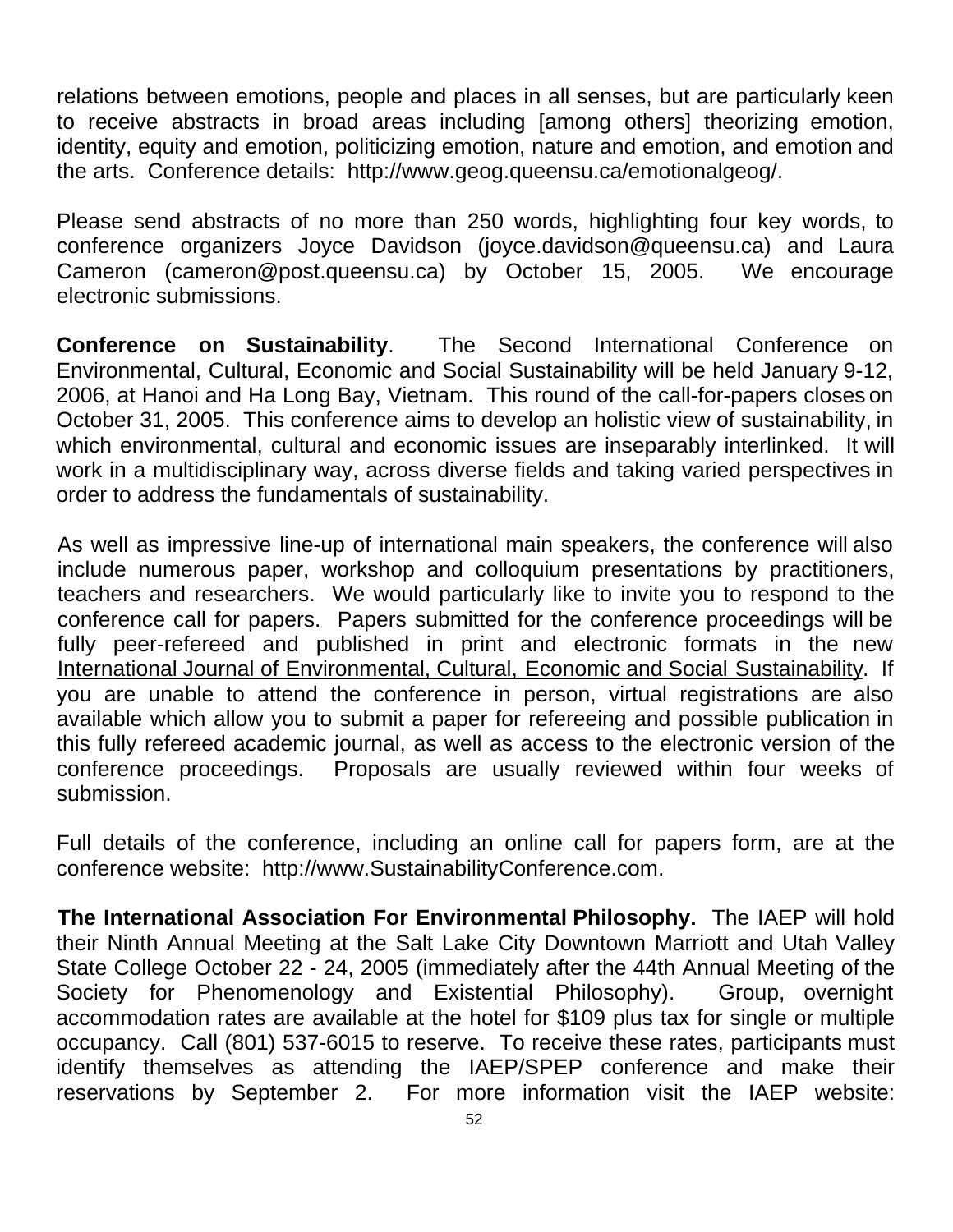www.environmentalphilosophy.org.

**Conference on Nanotechnology.** You are cordially invited to attend the First International IFAS Conference on Nanotechnology: "What Can Nano Learn from Bio? Lessons from the Debate over Agrifood Biotechnology and GMOs," October 26-27, 2005. Conference will be held at the Kellogg Hotel and Conference Center, Michigan State University in East Lansing, MI.

What can scientists, engineers, technology developers, policy makers and research administrators in the emerging fields of nanotechnology learn from the international controversy over the use of recombinant DNA techniques in agriculture and the food system? A conference dedicated to answering this question will feature participants in this controversy from industry, regulatory and non-governmental organizations, as well as scholars who have conducted research on the debate over transgenic crops, animal biotechnology and GMOs from a number of different perspectives.

For more information and on-line registration: http://www.carrs.msu.edu/nanoconference/.

IFAS is The Institute for Food and Agricultural Standards: http://www.msu.edu/user/ifas

**The Ethics of Genetic Commerce.** The Leeds School of Business is proud to offer the third annual Japha Symposium on Business and Professional Ethics, November 11, 2005 in Boulder, Colorado. This symposium, which is a part of our Business and Society effort, brings together scholars and business people to discuss the difficult ethical issues facing us today. The topic of this year's symposium is "The Ethics of Genetic Commerce." Symposium details: http://leeds.colorado.edu/japha.

**Third Annual International Symposium on Theoretical and Applied Ethics.** [To the editor's knowledge this symposium will be held as scheduled.] To be held in Baton Rouge, LA, February 23rd - 25th, 2006 (note, this is during Mardis Gras). Papers addressing topics in ethics, especially medical ethics are invited. Papers should be written for presentation in approximately 20-30 minutes reading time. Deadline for receipt of submissions is December 4, 2005. Early submission is encouraged. Submit electronically in Microsoft Word to JTAYL25@LSU.EDU or mail:

James Stacey Taylor Department of Philosophy and Religious Studies Louisiana State University Baton Rouge, LA 70803 USA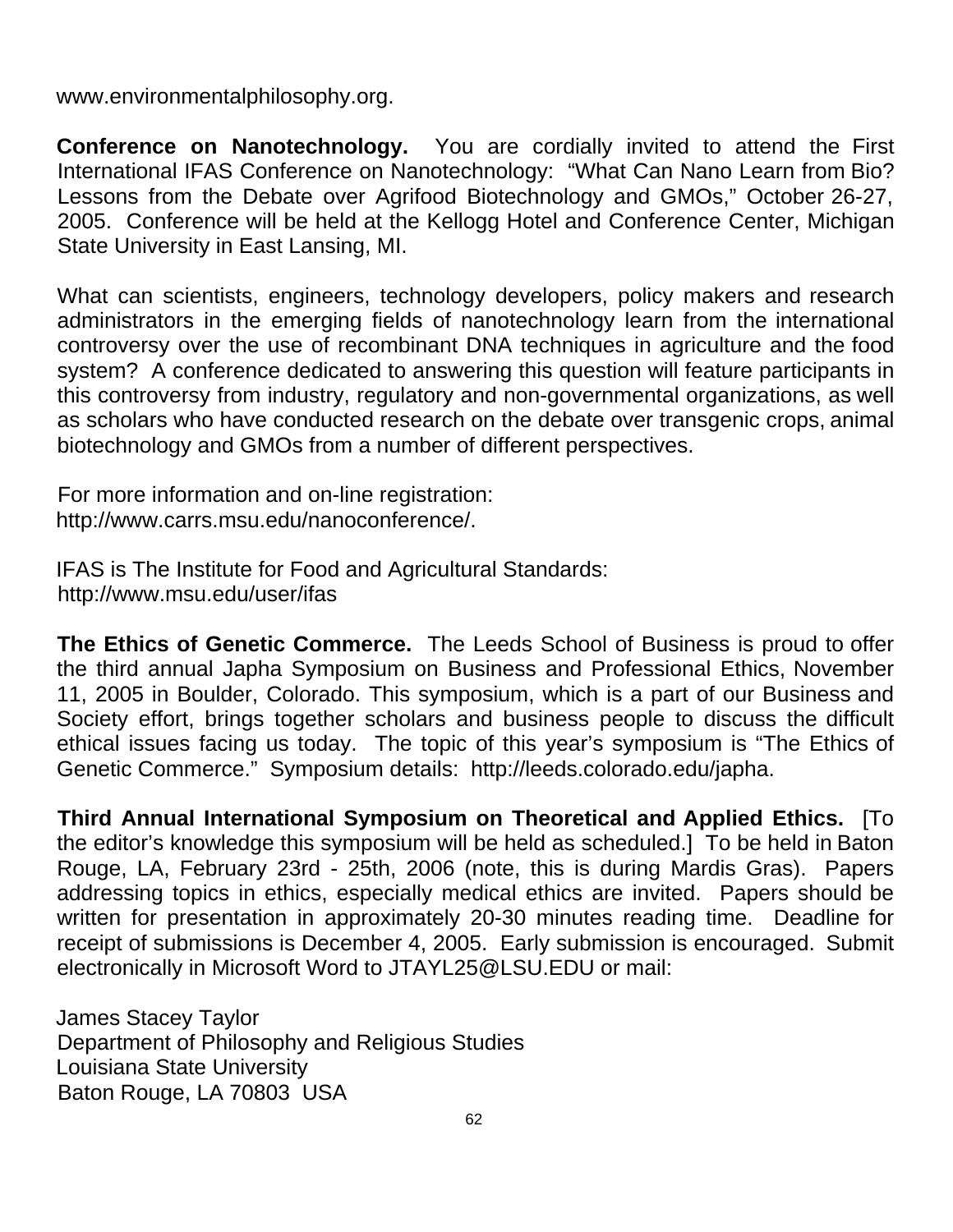Papers presented at this Symposium may be published in a Special Issue of the peerreviewed online journal Global Virtue Ethics Review, and possibly in an edited collection of papers from the Symposium. Persons interested in these publishing opportunities should indicate this when submitting their papers. All enquiries about this Symposium are very welcome, especially from persons who would like to serve as commentators.

**Society for Conservation Biology.** Those whose work concerns the conservation of biological diversity are invited to attend and participate in meetings of the Society for Conservation Biology (SCB). SCB is an 8,000-member international professional organization; the 550+ member Social Science Working Group of SCB has been given a prominent role within SCB to promote the integration of the social sciences into the society's goals and workings. The Social Science Working Group actively seeks to network with social scientists—both members and non-members of SCB—whose concerns biodiversity and its conservation.

The next SCB meeting: Society for Conservation Biology 20th Annual Meeting - "Conservation Without Borders" June 24-28, 2006 in San Jose, CA. The deadline for symposia, workshops, and organized discussions, is Oct.15th. The deadline for individual papers is January 10th. More information on the various formats for proposals is available on the web site: http://www.conbio.org/2006/. Interested social scientists are invited to contact

Richard L. Wallace Director, Environmental Studies Program Vice President SCB Social Science Working Group Ursinus College P.O. Box 1000 Collegeville, PA 19426 (610) 409-3730 (610) 409-3660 fax rwallace@ursinus.edu

**6th International Whitehead Conference.** A second call for papers for the 6th International Whitehead Conference: The Importance of Process - System and Adventure, to be held July 3-6, 2006, at Salzburg University. Abstracts are invited for presentations within the Ecological Ethics Section. Within the growing field of environmental ethics, many ethicists have been inspired by Whitehead's philosophy, and more generally by the philosophy of organism. This international conference provides an opportunity for an exchange of ideas between environmental ethicists who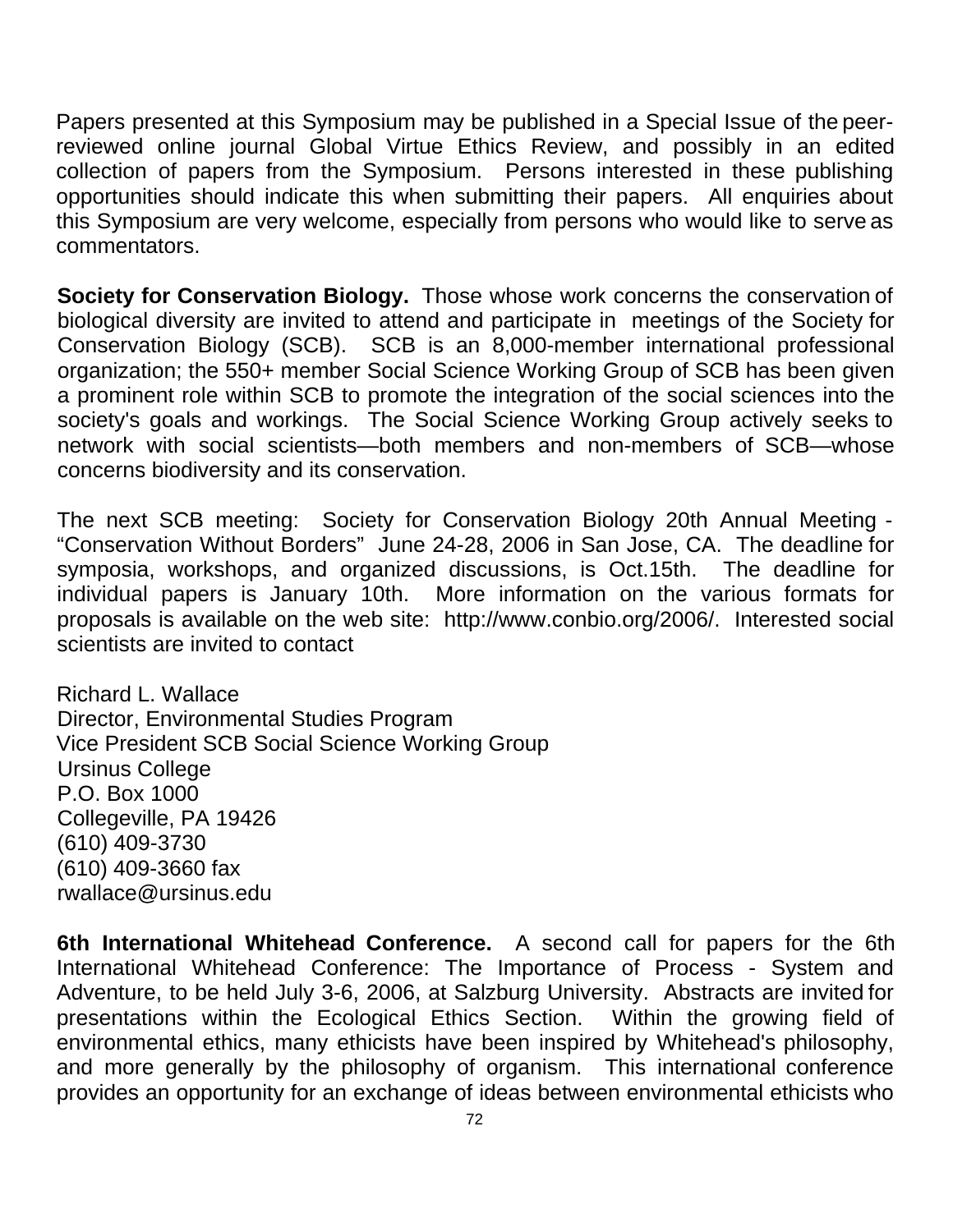apply process thought to their field of study, including those who are critical of the validity of such applications.

Submitters should follow these guidelines: Use the online registration for. Note that you must double-register—once for general registration and once for section registration. Abstracts should not exceed 350 words (actual content). Name, title, and institutional affiliation should be included. Details of address and e-mail should be provided. The date of submission should be mentioned. Any requests for technical equipment should accompany your abstract.

The deadline for submission of abstracts is April 15, 2006 and the outcome will be communicated shortly afterwards. For registration and further details, see: http://www.uni-salzburg.at/whiteheadconference/index2.html. For further details regarding the Ecological Ethics Section of the Conference, please contact the section heads, Barbara Muraca (Alex5@t-online.de) or Jan Deckers (jan.deckers@ncl.ac.uk).

## **OPPORTUNITIES**

UNIVERSITY OF FLORIDA, Department of Religion invites applications for a tenuretrack position in Religion and Nature at the rank of Assistant Professor, to begin August 2006. Candidates should have strong training in method and theory in the study of religion. We especially encourage applications from candidates whose research addresses religion and nature in relation to the natural or physical sciences; philosophy of religion; historical perspectives; non-Western traditions; law/policy; or ethics. However, strong candidates in any subfield should not hesitate to apply. Ph.D. required by August 2006. Applicants should include a CV, three letters of recommendation, chapter or article-length writing sample, and a statement of teaching and research interests that explains how the applicant's work contributes to scholarly discussions about religion and nature and how she/he would complement current UF faculty. Send applications to: Anna Peterson, Chair, Religion and Nature Search, Department of Religion, 107 Anderson Hall, University of Florida, Gainesville, FL 32611. We will not accept electronically submitted applications. For more information about the department see www.religion.ufl.edu; about the Religion and Nature program see http://www.religion.ufl.edu/gradprog/field-nature.html. Candidates who wish to be considered for a limited number of interviews at the AAR Annual Meeting in Philadelphia should ensure their applications arrive by November 5, 2005. Final deadline for consideration is December 3, 2005. The University of Florida is an Equal Opportunity institution.

PRINCETON UNIVERSITY, Princeton, NJ. One possible position in the University Center for Human Values and the Department of Philosophy, effective September 1,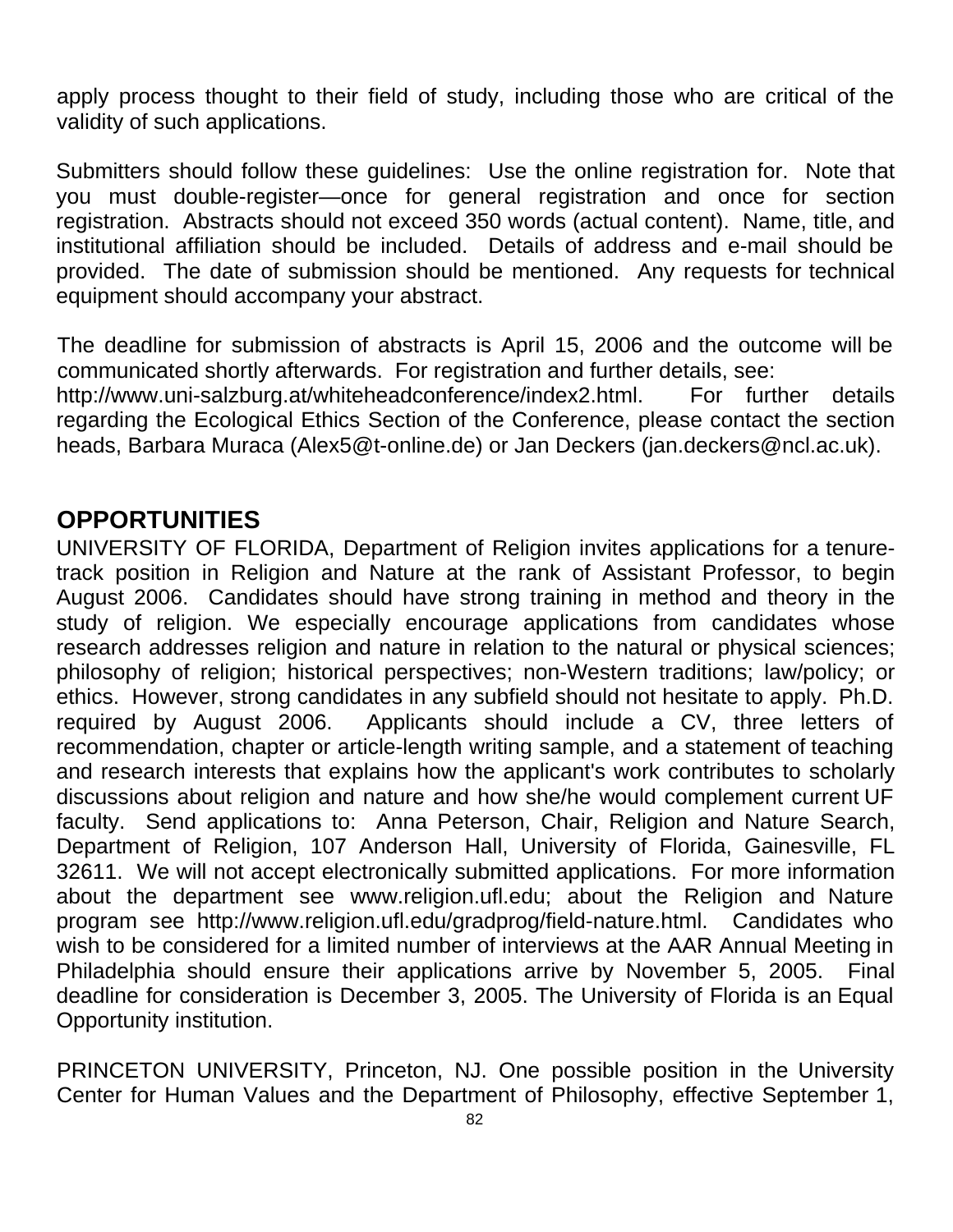2006. Rank: Open. AOS: Bioethics. Applicants wishing to be considered only for a tenured position should so indicate in their letter of application. Teaching responsibilities; thesis supervision; usual departmental duties. Salary according to qualifications. Ph.D. or equivalent by September 1, 2006, strongly preferred, but not required. Candidates for the Ph.D. who have not completed all the requirements by September 1, 2006, may only be appointed at the rank of instructor, and only for one year (renewable). The center and the department welcome applications from candidates with prior experience as well as from new Ph.D.s. A complete application will contain the following materials, which cannot be returned: 1) a letter of application, which specifies whether the application is for a senior (tenured) or a junior position (assistant professor for an initial term of three years);2) a CV, 3) a sample of writing in the candidate's field of specialization, 4) for candidates for appointment at the junior level, three or more confidential letters of reference; for applicants at the senior level, the names and addresses of three or more referees from whom we might solicit a confidential appraisal. We regret that we cannot accept applications by FAX or undertake to solicit missing materials. Please direct all inquiries and application materials to: The Faculty Appointments Committee, University Center for Human Values, 5 Ivy Lane, Princeton University, Princeton, NJ 08544-1006 USA. Deadline: Applications that are complete by November 1, 2005 will be assured of the most careful consideration. Princeton University is an Equal Opportunity/Affirmative Action Employer. The center and the department particularly invite applications from women and members of under-represented minorities. For information about applying to Princeton and how to self-identify, please link to http://web.princeton.edu/sites/dof/applicantsinfo.htm (SW05), posted: 8/25/05.

BROOKLYN COLLEGE CUNY, Brooklyn, NY. Philosophy Department. Assistant Professor. Tenure-track, beginning Fall 2006. Ph.D. required. Two positions. Search 1: AOS: Ethics, Bioethics. Competence desirable in other areas of applied/professional ethics. Search 2: AOS: American Philosophy. Competence desirable in African American philosophy, history of philosophy. Commitment to research. Usual committee work. Review will begin on November 8, 2005, and continue until position is filled. Please send letter of application, CV, three letters of reference, evidence of teaching excellence, and writing sample to: Emily Michael (Search 1 or Search 2), Philosophy Department, Brooklyn College CUNY, 2900 Bedford Avenue, Brooklyn, NY 11210. An EO/AA/IRCA/ADA Employer. (SW05), posted: 8/10/05.

TULANE UNIVERSITY, New Orleans, LA. [*Search presumed postponed*] Faculty Fellowships 06-07. The Center for Ethics and Public Affairs at the Murphy Institute at Tulane University announces residential Faculty Fellowships for the 2006-2007 academic year. These fellowships, made possible funds from the Tulane Murphy Foundation, are available to support outstanding faculty whose teaching and research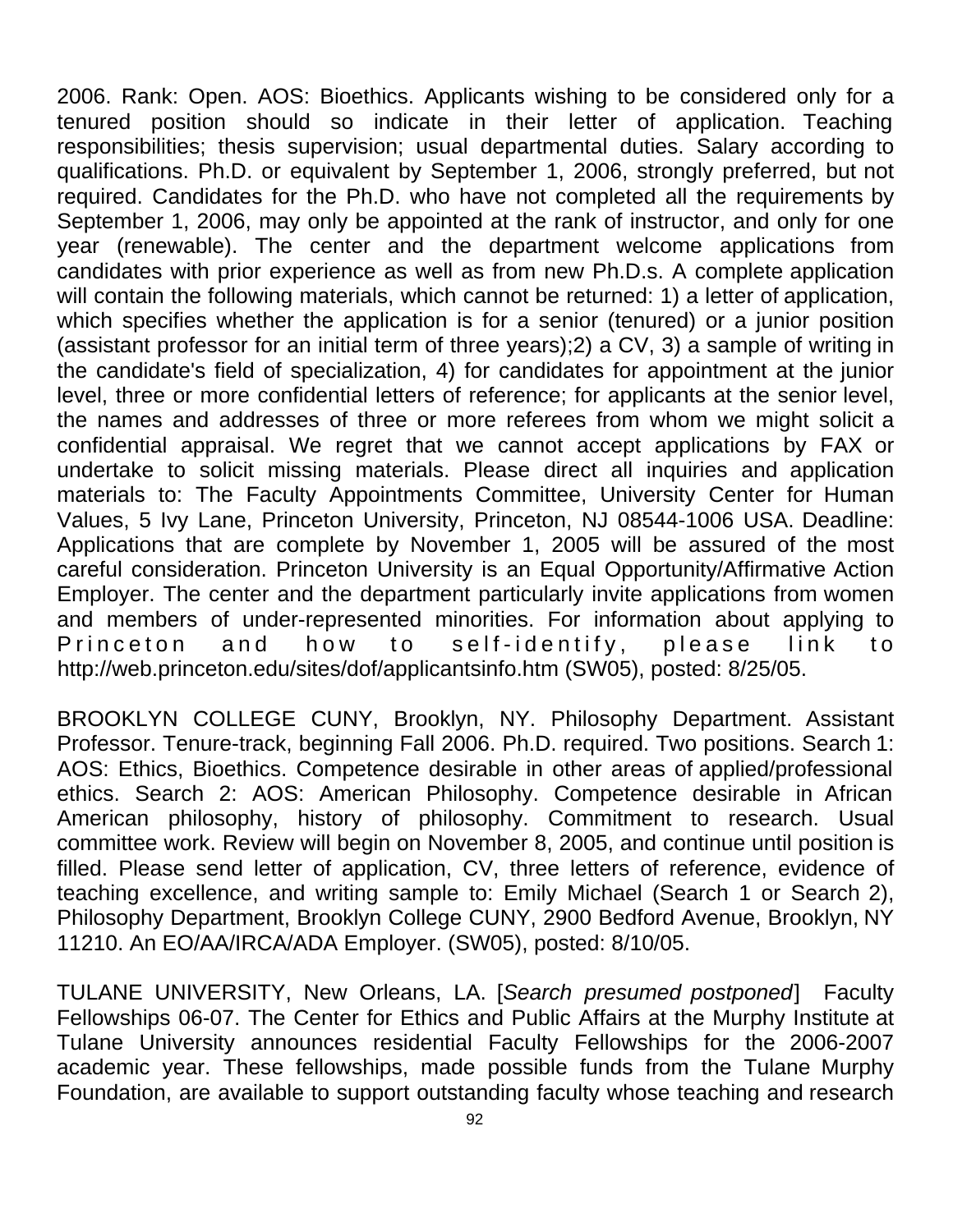focus on ethics, political philosophy, or questions of moral choice in areas such as, but not restricted to, architecture, business, government, law, medicine and environmental policy. While fellows will participate in conferences and seminars organized by the Center, they will be expected devote most of their time to conducting their own research. Stipends will vary in accordance with individual circumstance. Center Faculty Fellowships are open to all, regardless of citizenship. Further information about the Fellowships and applications may be obtained online at http://murphy.tulane.edu/center/ or requested by contacting: The Center for Ethics and Public Affairs, Murphy Institute, Tulane University, New Orleans, LA 70118. tel: 504- 862-3236 fax: 504-862-8360. cepa@tulane.edu (SW05), posted: 8/10/05.

BRYANT UNIVERSITY, Smithfield, RI. Assistant Professor, Legal Studies. Bryant University invites applications for a tenure-track Assistant Professor to teach in the discipline of Law, Society, and Ethical Issues to begin the fall of 2006. We are seeking a JD/Ph.D. in Philosophy with teaching capabilities in a broad range of legal subjects. Bryant University is a selective 4-year, residential university with a strong tradition in business education and developing strengths in the liberal arts. We offer a choice number of BA programs, as well as undergraduate and graduate degrees in business and information technology. We are located 15 minutes northwest of Providence, one hour from Boston, and three hours from New York City. The University serves approximately 3,000 undergraduates and 500 graduate (Masters-level) students. Bryant is an Equal Opportunity/Affirmative Action Employer, and an institution committed to diversifying its faculty and student body. Applicants should send a cover letter, CV, the names of three references, a writing sample, and evidence of teaching competence to: Human Resources Office, PROFJO - #429, Bryant University, 1150 Douglas Pike, Smithfield, RI 02917. Materials may be submitted electronically to: humanresources@bryant.edu (Word or PDF attachments). (SW05), posted: 8/3/05.

MCGILL UNIVERSITY, Montreal, Quebec, Canada. The Department of Philosophy and the McGill University School of Environment (MSE) invite applications for an Assistant Professor, tenure-track, to begin in August 2006. For this joint position, we seek an outstanding moral philosopher whose research interests centrally include the ethical issues posed by our relation to the environment. We seek candidates excellent in research and teaching, with broad philosophical interests, able to engage actively with philosophers in a broad range of research interests, above all with the theoretical ethicists already at McGill, and with colleagues from a wide range of disciplines affiliated with the MSE. The successful candidate will be expected to supervise graduate students in both units, and to play a role in the further development of programmes within the MSE. Teaching load: four (undergraduate and graduate) courses per year (two in each semester), split between the MSE and the Department of Philosophy, together with graduate and undergraduate supervision. Usual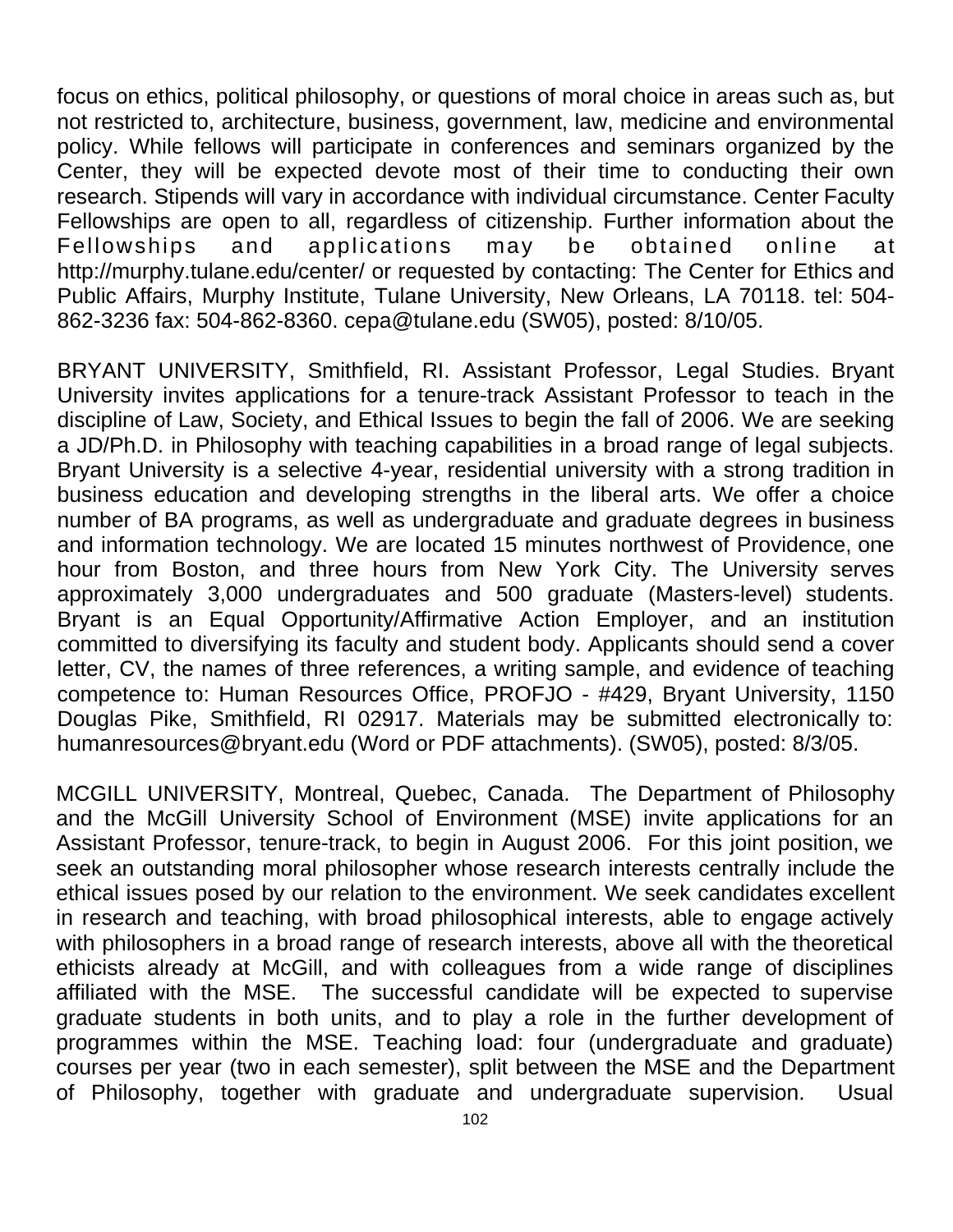administrative responsibilities, divided between the two units. Ph.D. expected by time of appointment. Salary will be commensurate with qualifications and experience. Applications must contain: CV, transcript or list of graduate coursework, statement of research and teaching interests, representative sample of written work or sample publications, and three confidential letters of reference sent under separate cover by the applicant's referees. Deadline for receipt of complete applications: December 1st, 2005. Address: Search Committee (Environmental Ethics), Dept. of Philosophy, McGill University, 855 Sherbrooke Street West, Montreal, QC, Canada H3A 2T7. Applications and/or application materials will not be accepted by fax or by e-mail, and materials cannot be returned. McGill University is committed to equity in employment. All qualified candidates are encouraged to apply; however, Canadians and permanent residents of Canada will be given priority. The language of instruction at McGill is English, but a working knowledge of French would be an asset.

UNIVERSITY OF MARYLAND SCHOOL OF PUBLIC POLICY, College Park, MD. Director, Institute for Philosophy and Public Policy & Professor, School of Public Policy. The University of Maryland School of Public Policy seeks a distinguished scholar to join its faculty and to become the Director of the Institute for Philosophy and Public Policy. Candidates should possess a Ph.D. or its equivalent and must qualify to join the School's tenured faculty as an active teacher and researcher. Applications are welcome from persons from any policy-relevant discipline who have a substantial record of philosophical scholarship and expertise in the study of conceptual and normative issues in public policy. For almost three decades scholars at the Institute have studied conceptual and normative issues in public policy, in areas such as bioethics and professional ethics, politics, democracy, and civic life, education, human rights and international development, environmental policy, and social justice. The Director will be responsible for building financial support to further the Institute's mission. A record of successful institutional development and leadership will be a selection criterion. The appointment will become effective no later than September 2006. Salary is competitive. Applications and nominations should be sent to: Mark Sagoff, Chair, Director of IPPP Search Committee, c/o Mary Chevalier, 2101 Van Munching Hall, School of Public Policy, University of Maryland, College Park, MD 20742-1821. mchevali@umd.edu Application materials should include a letter of interest describing your qualifications, CV, a recent publication, and contact information for three references. For best consideration, applications should be received by November 15, 2005. As an Affirmative Action Equal Opportunity Employer, the School particularly encourages and welcomes applications from women, minority candidates and persons with disabilities. (SW05), posted: 7/5/05.

UNIVERSITY OF MARYLAND, BALTIMORE COUNTY, Baltimore County, MD. Oneyear Visiting Assistant Professor or Visiting Lecturer position, beginning Fall 2005.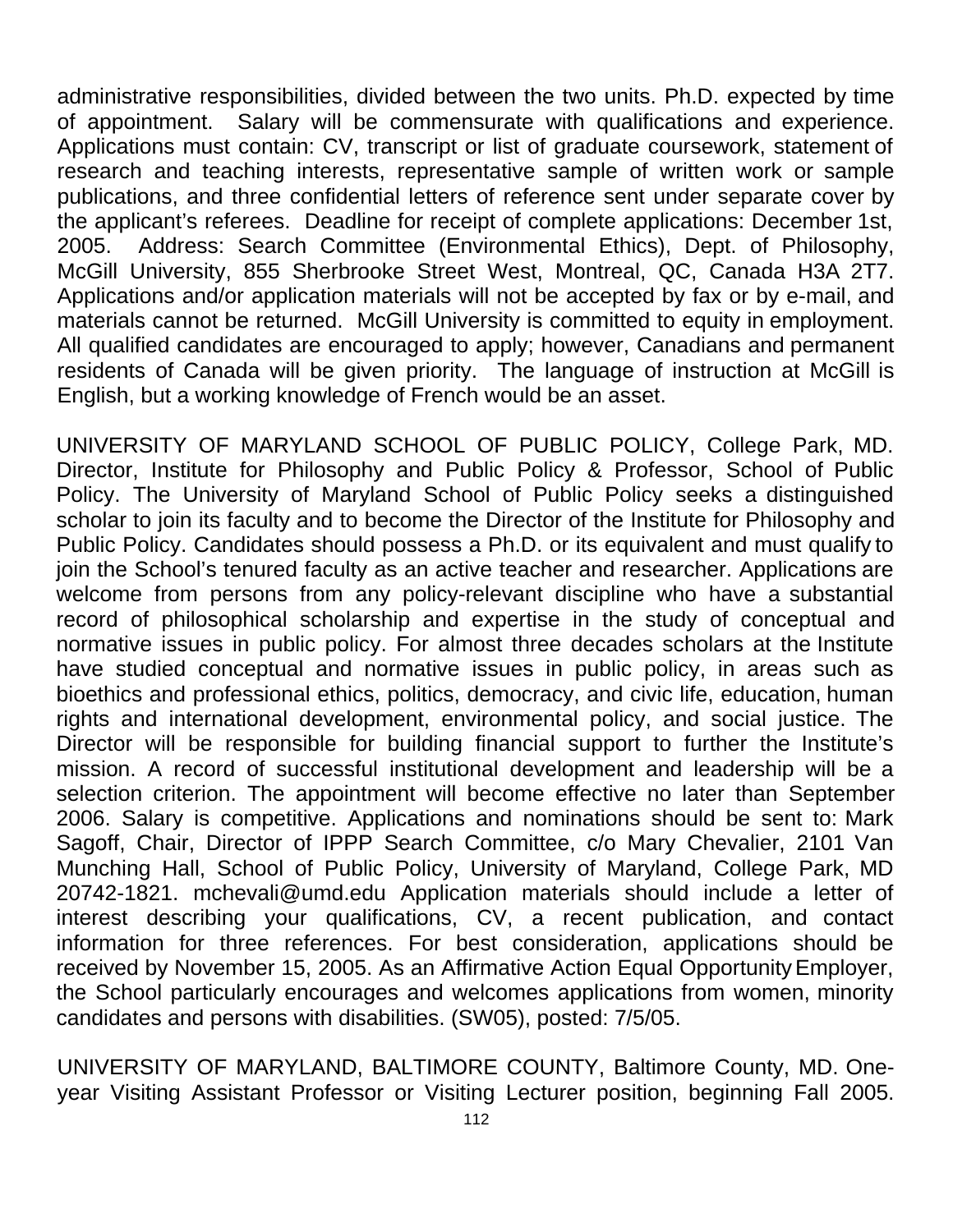Courses to be taught include Bioethics, Introduction to Philosophy, and Ethical Theory. 4/4 load (2/3 preparations). Ph.D. or Ph.D. candidacy plus teaching experience required. Please send CV and three letters of recommendation to: Search Committee, Philosophy Department, UMBC, 1000 Hilltop Circle, Baltimore, MD, 21250. Evaluation of applications will begin immediately and continue until the position is filled. UMBC is an AA/EOE employer. Minorities, women, and individuals with disabilities are encouraged to apply. Requests for additional information and inquires may be addressed to Susan Dwyer at: dwyer@umbc.edu (SW05), posted: 7/1/05.

# **RECENT ARTICLES AND BOOKS**

Bibliography editor Holmes Rolston, III, offers his thanks to Mary Sealing of Gunnison, Colorado and formerly Colorado Division of Wildlife, for assisting (once again!) in editing the bibliography.

## **New Multi-Volume Reference Set in Environmental Philosophy**

--Callicott, J. Baird, and Clare Palmer, eds., *Environmental Philosophy: Critical Concepts in the Environment*. 5 volumes. London and New York: Routledge, 2005. This is a major new, multi-volume anthology destined to become a classic reference in the field. Contains over ninety of the works judged by the editors and their advisors to be the most seminal in the field over the now three decades of environmental ethics and philosophy. Every college and university library needs this reference set. The contents are listed in detail here for entry into the website bibliography.

A follow-up work by the same editors, also multi-volume and now in progress, is an encyclopedia of environmental ethics and philosophy.

## VOLUME I: VALUES AND ETHICS

PART 1:. Seminal and Early Works

- 1. Aldo Leopold, "The land ethic"
- 2. Richard Sylvan, "Is there a need for a new, an environmental, ethic?"
- 3. Joel Feinberg, "The rights of animals and unborn generations"
- 4. Holmes Rolston III, "Is there an ecological ethic?"

#### PART 2: Zoocentrism

- 5. Peter Singer, "All animals are equal"
- 6. Donald Vandeveer, "Interspecific justice"

PART 3: Biocentrism

7. Kenneth E. Goodpaster, "On being morally considerable"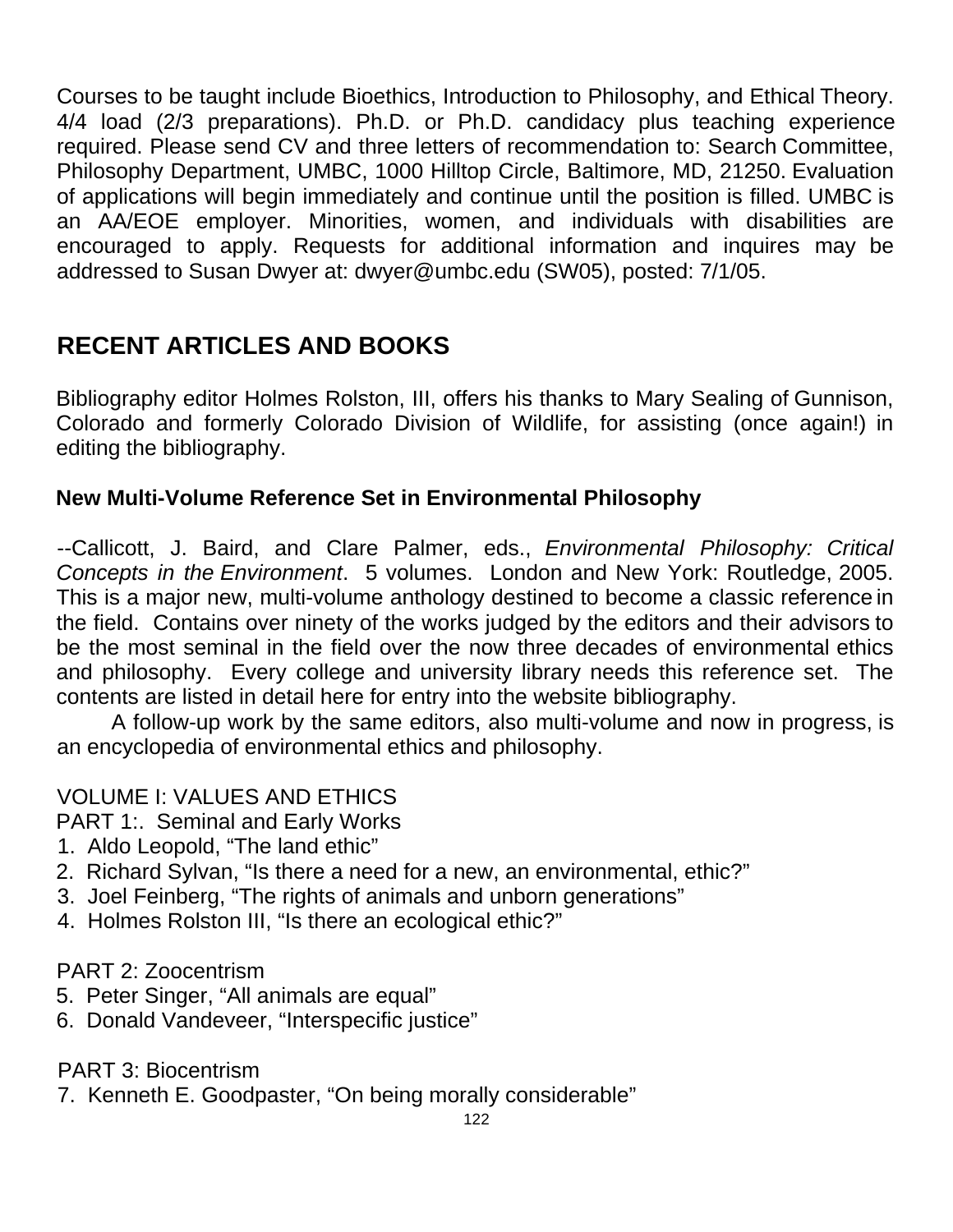- 8. Robin Attfield, "The good of trees"
- 9. Paul W. Taylor, "The ethics of respect for nature"

## PART 4: Ecocentrism

- 10. Holmes Rolston III, "Can and ought we to follow nature?"
- 11. Val Plumwood and Richard Sylvan, "Against the inevitability of human chauvinism"
- 12. Allen Carlson, "Appreciation and the natural environment"
- 13. J. Baird Callicott, "The conceptual foundations of the land ethic"

#### PART 5: The Possibility of Environmental Ethics.

- 14. Tom Regan, "The Nature and Possibility of an Environmental Ethic"
- 15. Evelyn B. Pluhar, "The Justification of an Environmental Ethic"
- 16. Mary Midgley, "Duties Concerning Islands: of Rights & Obligations"

#### PART 6: The Intrinsic Value of Nature

- 17. William Godfrey-Smith, "The rights of non-humans and intrinsic values"
- 18. John O'Neill, "The varieties of intrinsic value"
- 19. J. Baird Callicott, "Intrinsic value in nature: A metaethical analysis"

## VOLUME II: SOCIETY AND POLITICS

PART 1: Marxism and Environmental Philosophy

- 20. Donald C. Lee, "On the Marxian view of the relationship between man and nature"
- 21. Charles Tolman, "Karl Marx, alienation, and the mastery of nature"
- 22. Val Plumwood, "On Karl Marx as an environmental hero"
- 23. Hwa Yol Jung, "Marxism, ecology, and technology"

## PART 2: Deep Ecology

24. Arne Naess, "The Shallow and The Deep, Long-range Ecology Movement: A Summary"

- 25. Bill Devall, "The Deep Ecology Movement"
- 26. Arne Naess, "The Deep Ecological Movement: Some Philosophical Aspects"
- 27. Freya Mathews, "Conservation and Self-realization: A Deep Ecology Perspective"
- 28. Warwick Fox, "The Deep Ecology-Ecofeminism Debate and Its Parallels"

## PART 3: Ecofeminism

- 29. Ariel Kay Salleh, "Deeper than Deep Ecology: the eco-feminist connection"
- 30. Vandana Shiva, "Development, ecology, and women"
- 31. Karen J. Warren, "The power and the promise of ecological feminism"

32. Val Plumwood, "Nature, self, and gender: feminism, environmental philosophy, and the critique of rationalism"

33. Bina Agarwal, "The gender and environment debate: lessons from India".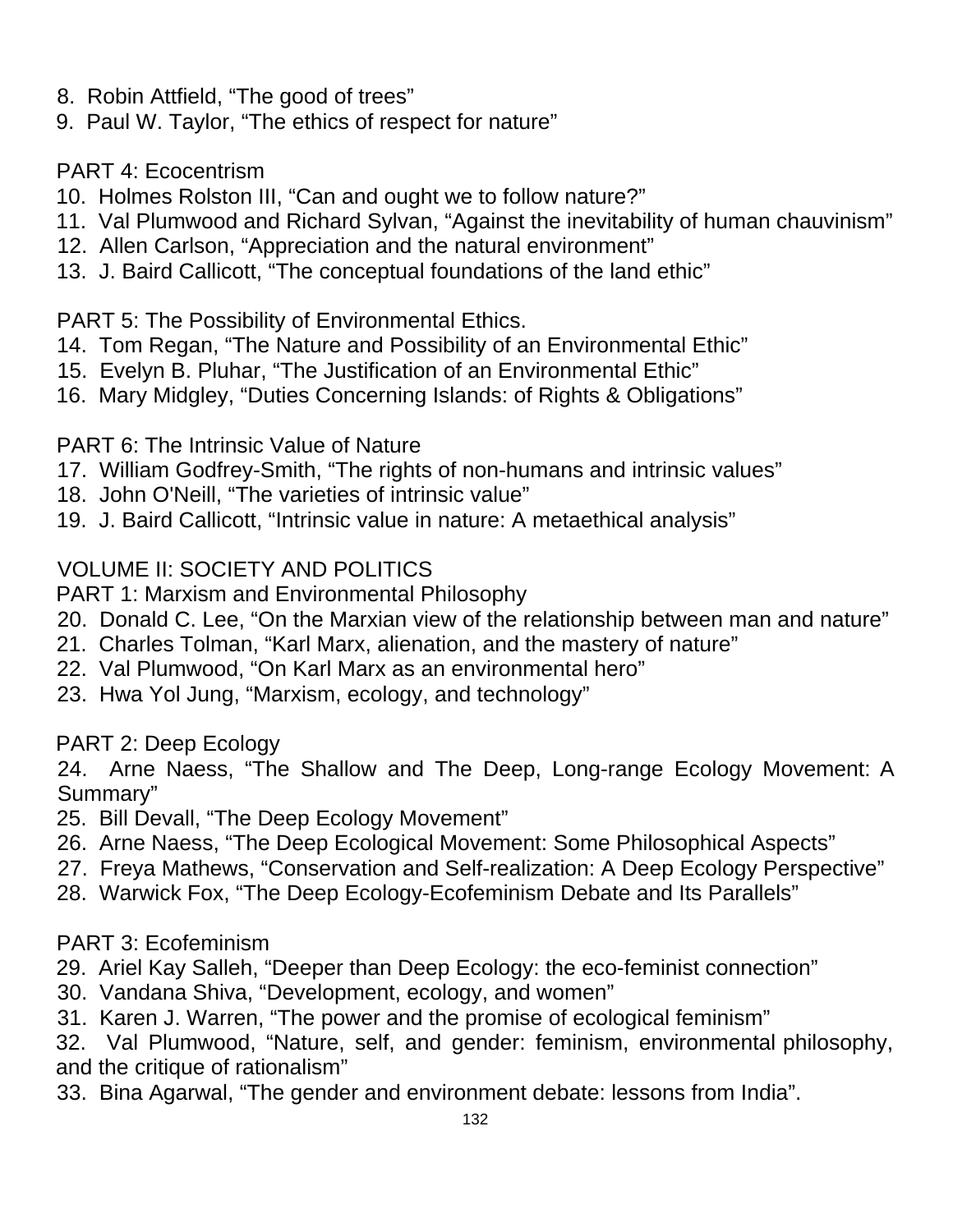34. Greta Gaard and Lori Gruen, "Ecofeminism: toward global justice and planetary health"

PART 4: Social Ecology

35. Murray Bookchin, "Social ecology versus `Deep Ecology': a challenge for the ecology movement"

36. Janet Biehl, "What is social ecofeminism?"

#### PART 5: Continental/political ecology

- 37. Michael E Zimmerman, "The threat of ecofascism"
- 38. Catherine, Larrere, "Ethics, politics, science, and the environment"

39. Steven Vogel, "Nature as origin and difference: on environmental philosophy and continental thought"

40. Bruno Latour, "To modernise or ecologise? That is the question"

## VOLUME III: POLICY, PLURALISM, AND PRAGMATISM

PART 1: Nature and Rights

41. Christopher D. Stone, "Should trees have standing?-toward legal rights for natural objects"

- 42. Eugene C. Hargrove, "Anglo-American land use attitudes"
- 43. Bryan G. Norton, "Environmental ethics and nonhuman rights"
- 44. Mary Anne Warren, "The rights of the nonhuman world"

## PART 2: Moral Pluralism

- 45. Christopher D. Stone, "Moral pluralism and the course of environmental ethics"
- 46. Andrew Brennan, "Moral pluralism and the environment".
- 47. Peter S. Wenz, "Minimal, moderate, and extreme moral pluralism"
- 48. John O'Neill, "Value pluralism, incommensurability and institutions".
- 49. Andrew Light, "The case for a practical pluralism"

## PART 3: Pragmatism

- 50. Bryan G. Norton, "Environmental ethics and weak anthropocentrism"
- 51. Anthony Weston, "Beyond intrinsic value: pragmatism in environmental ethics"
- 52. Kelly A. Parker, "Pragmatism and environmental thought"

53. J. Baird Callicott, "The pragmatic power and promise of theoretical environmental ethics: forging a new discourse"

## PART 4: Against Economism

54. Mark Sagoff, "At the shrine of our Lady of Fatima or why political questions are not all economic"

55. Holmes Rolston III, "Valuing wildlands"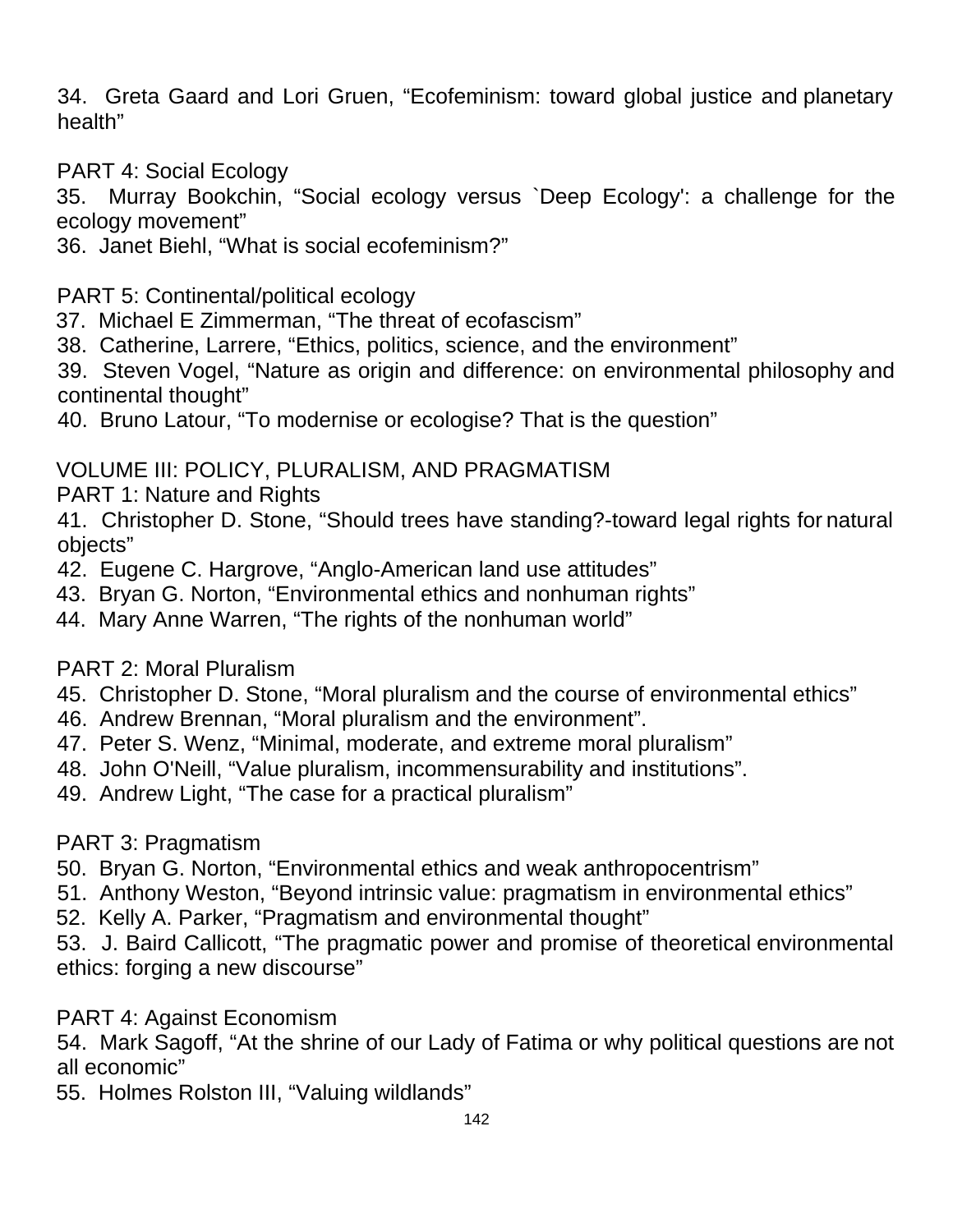- 56. Robert E. Goodin, "Selling environmental indulgences"
- 57. Alan Holland, "Are choices tradeoffs?"

#### VOLUME IV: ISSUES AND APPLICATIONS

- PART 1: Poverty and population
- 58. Garrett Hardin, "The tragedy of the commons"
- 59. Holmes Rolston, III, "Feeding people versus saving nature?"
- 60. Ramachandra Guha and J. Martinez-Alier, "The environmentalism of the poor"
- 61. Andrew Brennan, "Poverty, puritanism and environmental conflict"

PART 2: Environmental Justice and Sustainability

- 62. Dale, Jamieson, "Ethics, public policy, and global warming"
- 63. Brian Barry, "Sustainability and intergenerational justice"
- 64. Bill Lawson, "Living for the city: urban United States and environmental justice"

PART 3: Contrasting environments the wilderness-urban axis

65. Roderick Nash, "The value of wilderness"

66. Ramachandra Guha, "Radical American environmentalism and wilderness preservation: a Third World critique

67. Thomas H. Birch, "The incarceration of wildness: wilderness areas as prisons"

68. Andrew Light, "The urban blind spot hi environmental ethics"

69. Warwick Fox, "Towards an ethics (or at least a value theory) of the built environment"

70. Clare Palmer, "Placing animals in urban environmental ethics"

PART 4: Species Preservation

- 71. Lilly-Marlene Russow, "Why do species matter?"
- 72. Holmes Rolston III, "Duties to endangered species"
- 73. Bryan G. Norton, "On the inherent danger of undervaluing species"

PART 5: Environmental conservation and restoration

- 74. Robert Elliot, "Faking nature"
- 75. Eric Katz, "The big lie: human restoration of nature"
- 76. Eric S. Higgs, "What is good ecological restoration?"

77. Emily Brady, "Aesthetic character and aesthetic integrity in environmental conservation"

PART 6: Theory and Practice

78. Kristin Shrader-Frechetter, "An apologia for activism: global responsibility, ethical advocacy, and environmental problems"

79. Irene Klaver, "The implicit practice of environmental philosophy"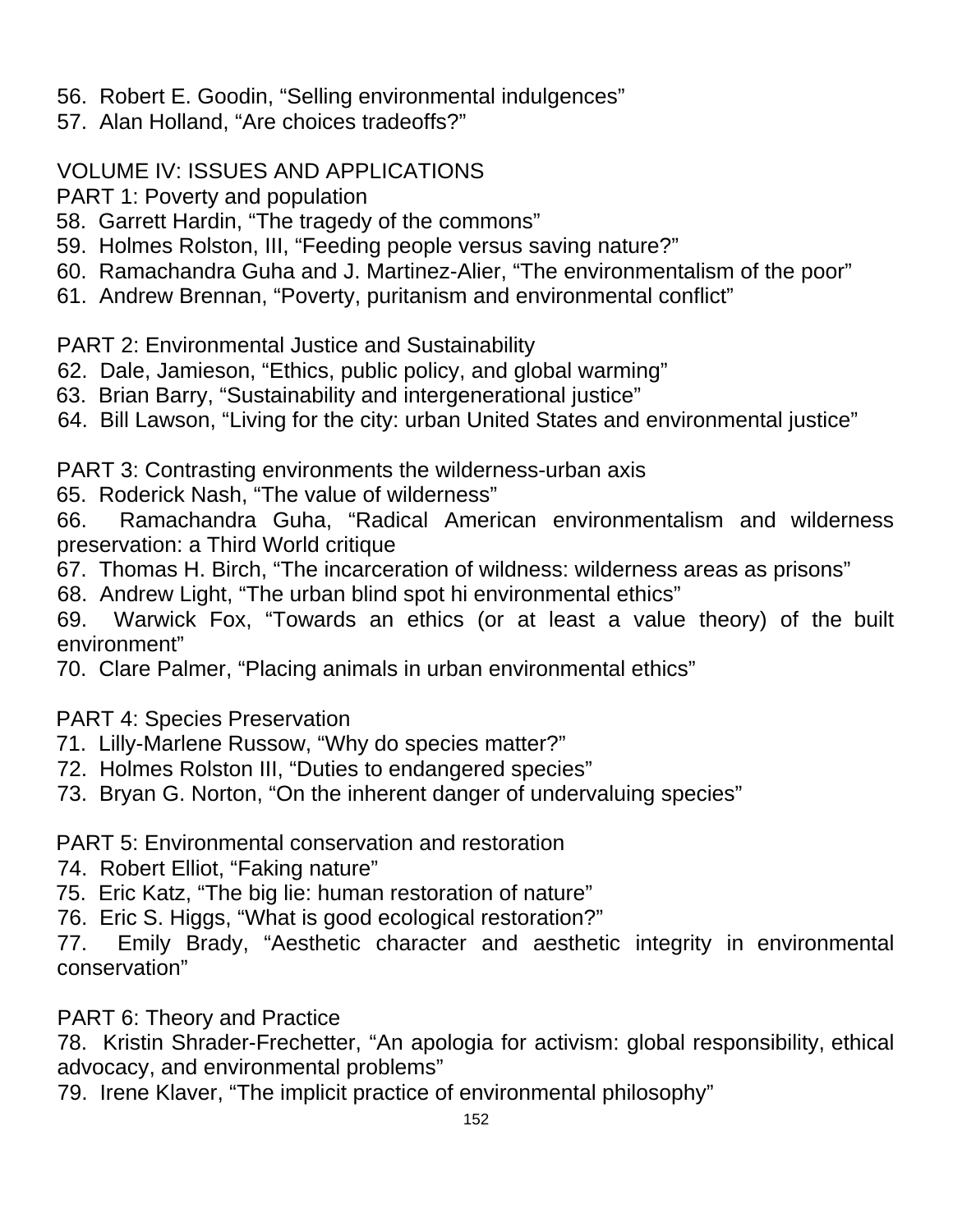80. Kate Rawles, "The missing shade of green".

VOLUME V: HISTORY AND CULTURE

PART 1: Historical roots

81. Lynn White, Jr., "The historical roots of our ecologic crisis"

82. Yi-Fu Tuan, "Discrepancies between environmental attitude and behaviour: examples from Europe and China"

83. J. Donald Hughes, "The ancient roots of our ecological crisis"

PART 2: Spinoza as Deep Ecologist?

84. Arne Naess, "Spinoza and ecology"

85. Genevieve Lloyd, "Spinoza's environmental ethics"

86. K. L. F. Houle, "Spinoza and ecology revisited"

PART 3: Process Thinking and Environmental Philosophy

87. Charles Harshorne, "The rights of the subhuman world"

88. Clare Palmer, "Identity, community and the natural environment: some perspectives from process thinking"

PART 4: Gaia

89. James E. Lovelock, "Geophysiology-the science of Gaia"

90. Anthony Weston, "Forms of Gaian ethics"

91. David Abram, "The mechanical and the organic: on the impact of metaphor in science"

PART 5: Cosmic Awareness

92. Freya Mathews, "Letting the world grow old: an ethos of countermodernity"

93. Jim Cheney, "The neo-stoicism of radical environmentalism"

*The Encyclopedia of Science, Technology, and Ethics* has just been published by Macmillan Reference. A four-volume work with over 700 articles by 300 authors from 30 countries, the Encyclopedia promotes critical interdisciplinary reflection on the role of science and technology in society (broadly construed to include engineering, medicine, computers, and more). Editor in chief Carl Mitcham has been assisted by associate editors Larry Arnhart, Deborah Johnson, and Ray Spier, along with a 25 member editorial advisory board. Articles range in length from 250 words to 5000 words. The four volume set is available for \$425 from Macmillan Reference:

http://www.gale.com/servlet/ItemDetailServlet?region=9&imprint=541&titleCode=M339 &type=4&id=188023.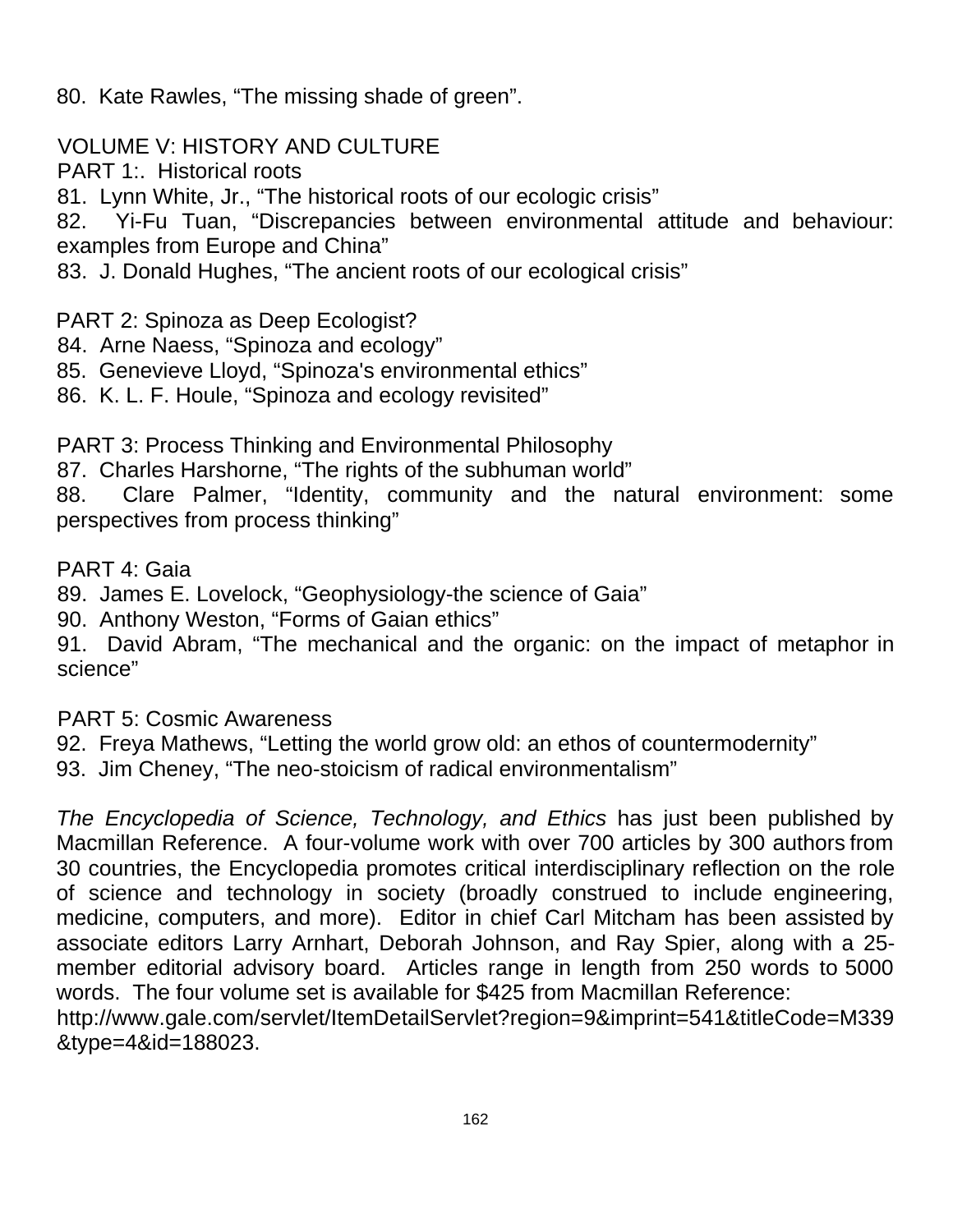--Alkon, Alison Hope, "Place, Stories and Consequences: Heritage Narratives and the Control of Erosion on Lake County, California Vineyards", Organization and Environment 17 (no. 2, June 2004).

--Bernstein, Ellen, *The Splendor of Creation: A Biblical Ecology*, Pilgrim Press, May 2005

--Campbell, L, "Review of: Conservancy: The land trust movement in America. By Richard Brewers. Dartmouth College University Press of New England, Lebanon, New Hampshire, 2003. xxi + 348 pp," Human Ecology 33 (no. 3, June 2005): 439-441.

--Castro, Carlos J., "Sustainable Development: Mainstream and Critical Perspectives", Organization and Environment 17 (no. 2, June 2004).

--Coady, CAJ, "The Moral Reality in Realism," Journal of Applied Philosophy 22 (no. 2, August 2005): 121-136.

--Crane, Peter and Ann Kinzig, "Nature in the Metropolis," Science 308 (27 May 2005):1225. Editorial. "It seems very likely that our environmental ethic will gradually change. ... Whatever the future of our environmental ethic, one thing is clear: What remains of habitats and biodiversity within the city is of disproportionate importance." The Chicago Wilderness Consortium is commended as an example, 172 public and private organizations working together to protect, restore, manage Chicago's natural resources, and to give urban people access to nature nearby. Crane is director of Royal Botanic Gardens, Kew, UK. Kinzig is in urban ecology, Arizona State University.

--Croll, D. A., et al, "Introduced Predators Transform Subarctic Islands from Grassland to Tundra," Science 307(25 March 2005):1959-1961. Arctic foxes, introduced to the Aleutian Islands by fur traders looking to expand their supply from the 1700's onward, have upset the original grassland ecosystems. Once the islands were grasslands and inhabited by seed-eating Aleutian geese. The foxes drove the geese near extinction and also ate the eggs and hatchlings of puffins, auklets and other ocean feeding seabirds. As the birds faded, so did their excrement, which had been a natural fertilizer for the grasses. The grasses disappered and left sparse tundra. Despite the foxes, the islands still remain home to 10 million seabirds that nest on cliffs.

--D'eon, RG; Glenn, SM, "The influence of forest harvesting on landscape spatial patterns and old-growth-forest fragmentation in southeast British Columbia," Landscape Ecology 20 (no. 1, January 2005): 19-33.

--Depew, Brian R. Depew, *There Is a Moral Obligation to Save the Family Farm*, M.A.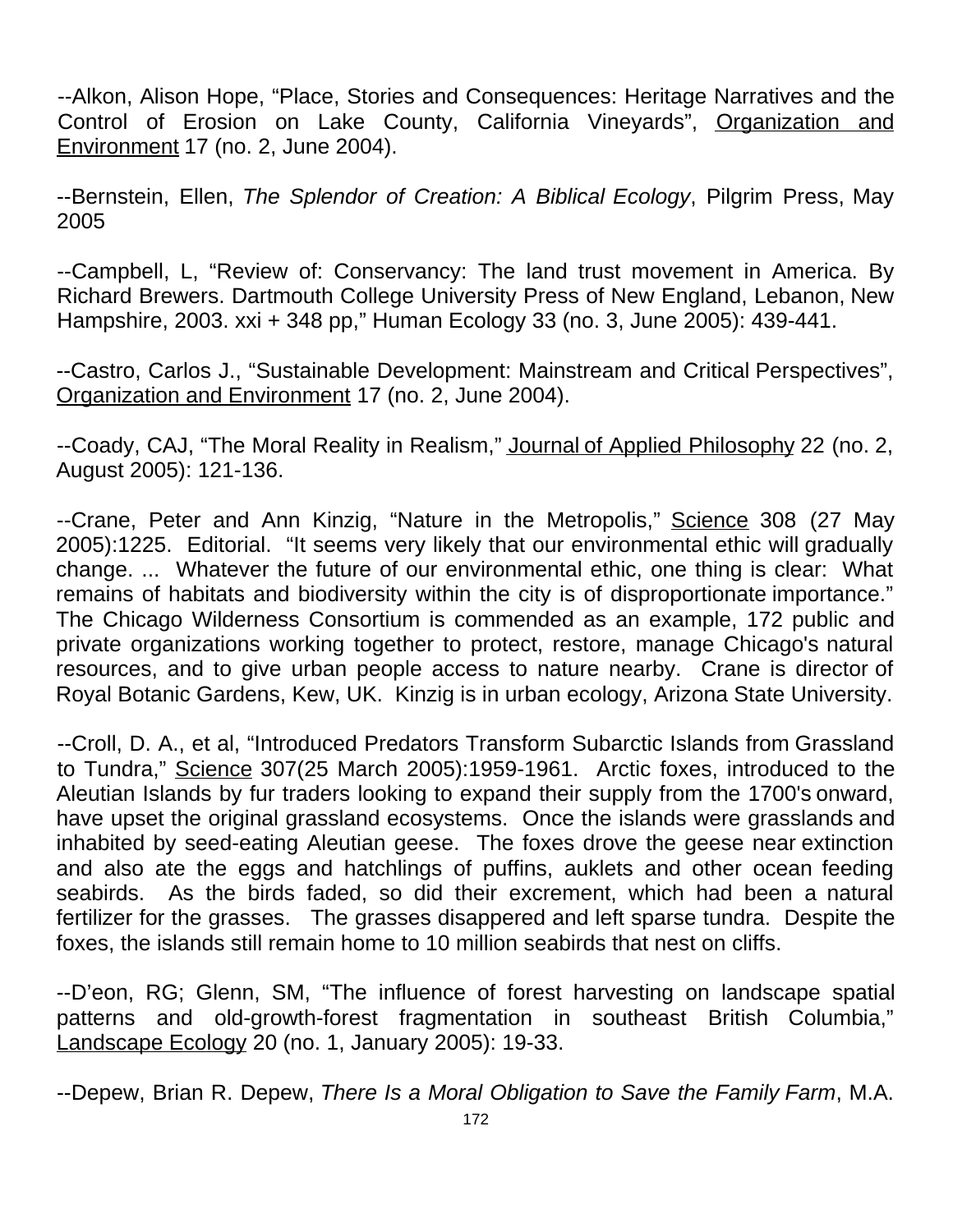thesis, Colorado State University, summer 2005. Many persons have an attraction to family farms but without a clear moral argument for them, while family farms flounder. The two live options for agriculture in the United states are a family farm system or an industrial agribusiness system, and they differently affect individual autonomy, environmental stewardship, and community well-being, with the family farm system proving superior. This has significant implications for farm and rural policy. Depew is now pursuing a Ph.D. in rural sociology, also with further work in philosophy, at Michigan State University, East Lansing. The advisor was Michael Losonsky.

--DesJardins, Joseph R., *Environmental Ethics: An Introduction to Environmental Philosophy*. 4th edition. Belmont, CA: Thomson/Wadsworth 2006. Now the fourth edition of this quite popular text. This edition tries to connect theories in ethics more directly to contemporary environmental debates. It gives more attention to religious dimensions in environmental ethics, and more to sustainable development. There is also a wider-ranging discussion of social justice issues. DesJardins is in philosophy, College of St. Benedict and St. John's University, St. Joseph, MN.

--Devi Khumbongmayum, A; Khan, ML; Tripathi, R, "Sacred groves of Manipur, northeast India:biodiversity value, status and strategies for their conservation," Biodiversity and Conservation 14 (no. 7, June 2005): 1541-1582.

--Dias De Oliveira, ME; Vaughan, BE; Rykiel, EJ, "Ethanol as Fuel: Energy, Carbon Dioxide Balances, and Ecological Footprint," BioScience 55 (no. 7, July 2005): 593-602.The major contributor to global warming is considered to be the high levels of greenhouse gas emissions, especially carbon dioxide (CO2), caused by the burning of fossil fuel. Thus, to mitigate CO2 emissions, renewable energy sources such as ethanol have been seen as a promising alternative to fossil fuel consumption. Brazil was the world's first nation to run a large-scale program for using ethanol as fuel. Eventually, the United States also developed large-scale production of ethanol. In this study, we compare the benefits and environmental impacts of ethanol fuel, in Brazil and in the United States, using the ecological footprint tool developed by Wackernagel and Rees.

--Dudycha, Jeff, and Kevin Geedey, *Ethical Issues in Ecology: Case Studies* Washington, DC: Ecological Society of America, 2004. The authors present a series of thought-provoking fictional scenarios to highlight the ethical dilemmas faced by ecologists and other research scientists today. Linked commentaries give general guidance to group leaders and teachers. Based on the popular "ethical issues" series in the ESA's journal Frontiers in Ecology. Can be ordered online at www.esa.org.

--Dybas, CL, "Dead Zones Spreading in World Oceans," BioScience 55 (no. 7, July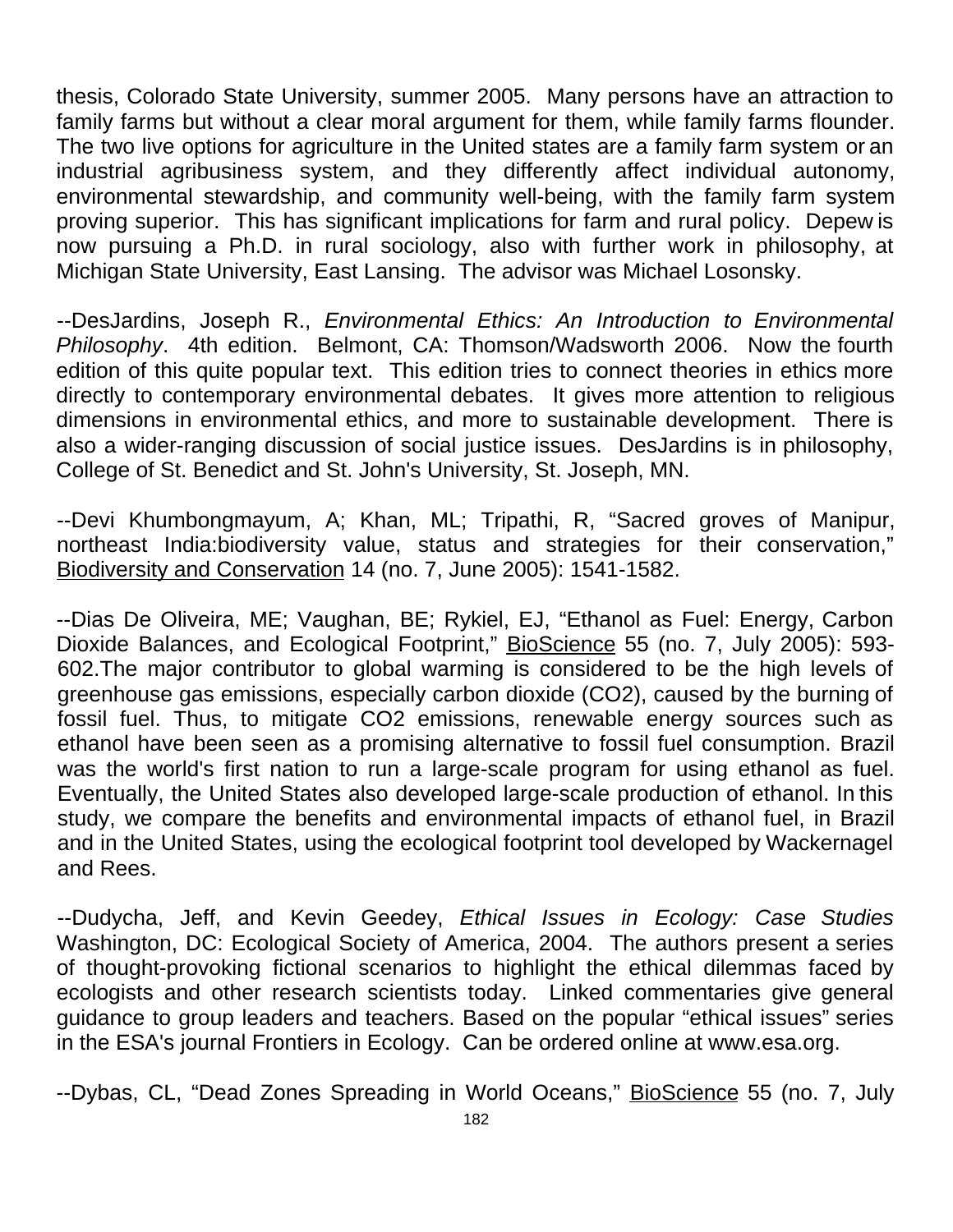2005): 552-558.

Evans, J. Claude, *With Respect for Nature: Living as Part of the Natural World*. Albany, NY: State University of New York Press, 2005. The challenge of animal rights and animal liberation. Schweitzer's respect for life. Paul Taylor's biocentrism. Biocentric anthropocentrism. Toward a philosophy of the hunt. The ethics of catch and release fishing. A distinctive niche of this book is working out an environmental ethic, respect for nature, enlarged from an ethic of hunting and fishing. Evans is in philosophy and environmental studies, Washington University, St. Louis.

--Ewers, R; Didham, R; Wratten, SD; Tylianakis, J, "Remotely sensed landscape heterogeneity as a rapid tool for assessing local biodiversity value in a highly modified New Zealand landscape," Biodiversity and Conservation 14 (no. 6, June 2005): 1469- 1485.

--Fitzpatrick, John W. et al (two dozen others), "Ivory-billed Woodpecker (Campephilus principalis) Persists in Continental North America," Science 308 (3 June 2005):1460- 1462, and other commentary articles. Suspected to be extinct for forty years, now there are reliable sightings, video tapes, and recordings documenting the ivory-billed woodpecker in the Big Woods region of eastern Arkansas, including the Cache River National Wildlife Refuge. But the bird is hard to find; there seem to be thinly distributed individuals in a vast region (over 220,000 hectares).

--Forbes, Linda C., "A Vision for Cultivation a Nation: Gifford Pinchot's The Fight for Conservation", Organization and Environment 17 (no. 2, June 2004).

--Franke, Mary Ann, *To Save the Wild Bison: Life on the Edge in Yellowstone*. Norman, OK: Oklahoma University Press, 2005. Bison were saved from nearextinction in the nineteenth century but today nearly all herds are fenced and managed like livestock. Yellowstone is a place bison might yet be wild, except for the threat of brucellosis. Federal and state officials walk on an edge and this leaves bison on the edge.

--Galef, BG; Laland, KN, "Social Learning in Animals: Empirical Studies and Theoretical Models," BioScience 55 (no. 6, June 2005): 489-500.

The last two decades have seen a virtual explosion in empirical research on the role of social interactions in the development of animals' behavioral repertoires, and a similar increase in attention to formal models of social learning. Here we first review recent empirical evidence of social influences on food choice, tool use, patterns of movement, predator avoidance, mate choice, and courtship, and then consider formal models of when animals choose to copy behavior, and which other animals' behavior they copy,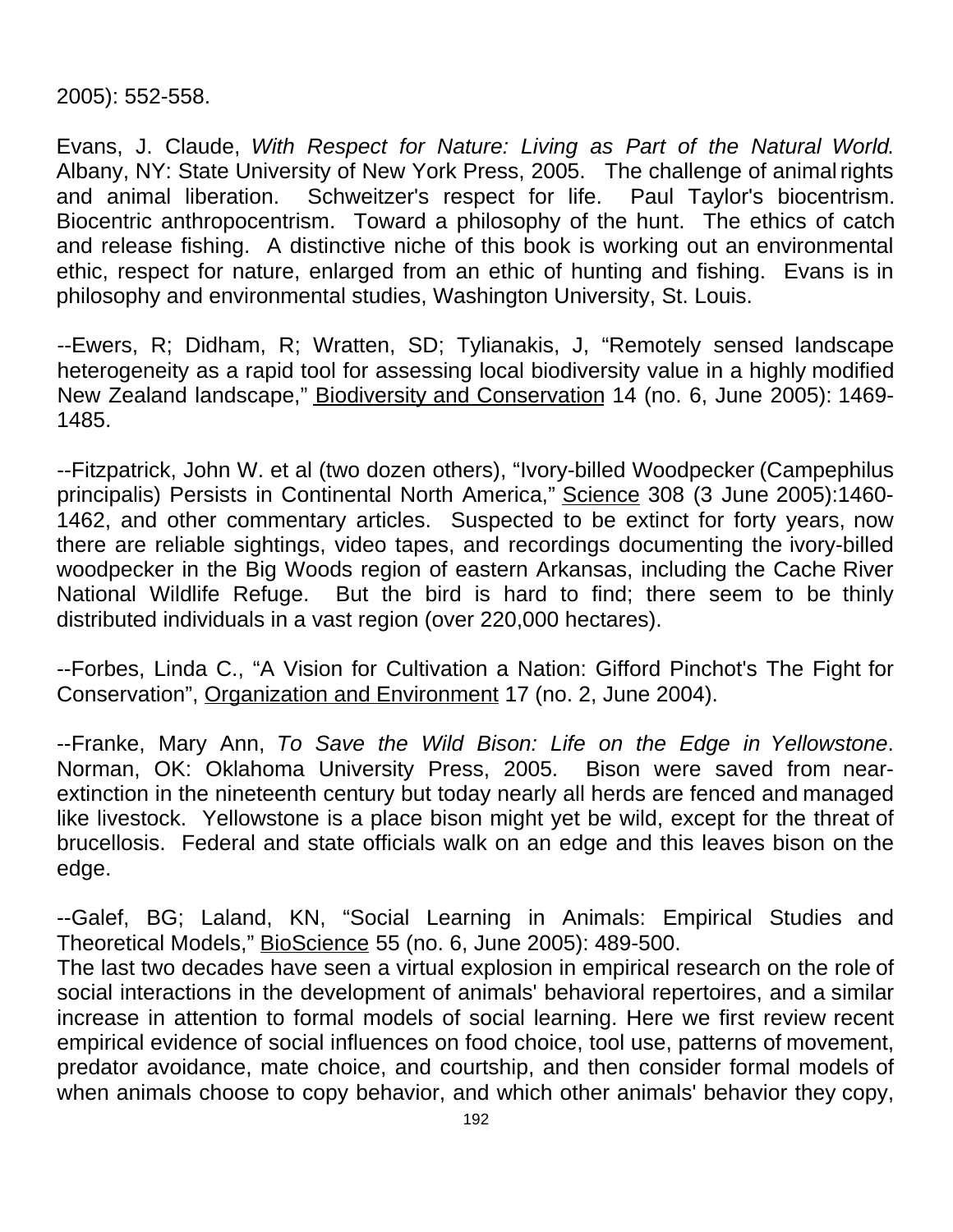together with empirical tests of predictions from those models.

--Green, Rhys E. et al., "Farming and the Fate of Wild Nature," Science (28 January 2005):550-555. Farming is already the greatest extinction threat to birds (the best known group) and the situation will grow worse especially in developing countries. Two solutions have been proposed (1) wildlife-friendly farming, which boosts densities of wild populations on farmland but may decrease agricultural yield and (2) landsparing farming, which minimizes demand on farmland by increasing yield. The authors propose a way to resolve the tradeoffs between these two approaches, but generally hold that high-yield farming will allow more species to persist. Green is in zoology, University of Cambridge, UK. With critical comment about dimensions these authors overlook, and reply, Science 308(27 May 2005):1257.

--Green, JL et al., "Complexity in Ecology and Conservation: Mathematical, Statistical, and Computational Challenges," BioScience 55 (no. 6, June 2005): 501-510. Creative approaches at the interface of ecology, statistics, mathematics, informatics, and computational science are essential for improving our understanding of complex ecological systems. For example, new information technologies, including powerful computers, spatially embedded sensor networks, and Semantic Web tools, are emerging as potentially revolutionary tools for studying ecological phenomena. These technologies can play an important role in developing and testing detailed models that describe real-world systems at multiple scales. Key challenges include choosing the appropriate level of model complexity necessary for understanding biological patterns across space and time, and applying this understanding to solve problems in conservation biology and resource management.

--Hall, W. David, "Does Creation Equal Nature? Confronting the Christian Confusion about Ecology and Cosmology," Journal of the American Academy of Religion 73 (2005):781-812. Much of the recent interest in the idea of creation among Christian writers has suffered from a fundamental misconception that creation and nature are equivalent or nearly equivalent terms. While the two are not unrelated, they are nonetheless distinct. Two particular areas where this misconception appears are the movement that calls itself "creation science" and certain strains known as "theology of nature" or "ecological theology." One promising way to distinguish the ideas of creation and nature is by introducing Hans-Georg Gadamer's understanding of world (Welt) and environment (Unwelt) as a hermeneutical construct. This allows us initially to distinguish world as creation from world as nature. Environment is characterized by immediacy; world is a mediated reality. Once the lines of division have been laid out, Gadamer's ideas provide the groundwork for a more critical reintroduction of ideas of creation and nature that offers productive possibilities for an ecological ethic as well as a general ethic. Hall is in religion, Centre College, Danville, KY.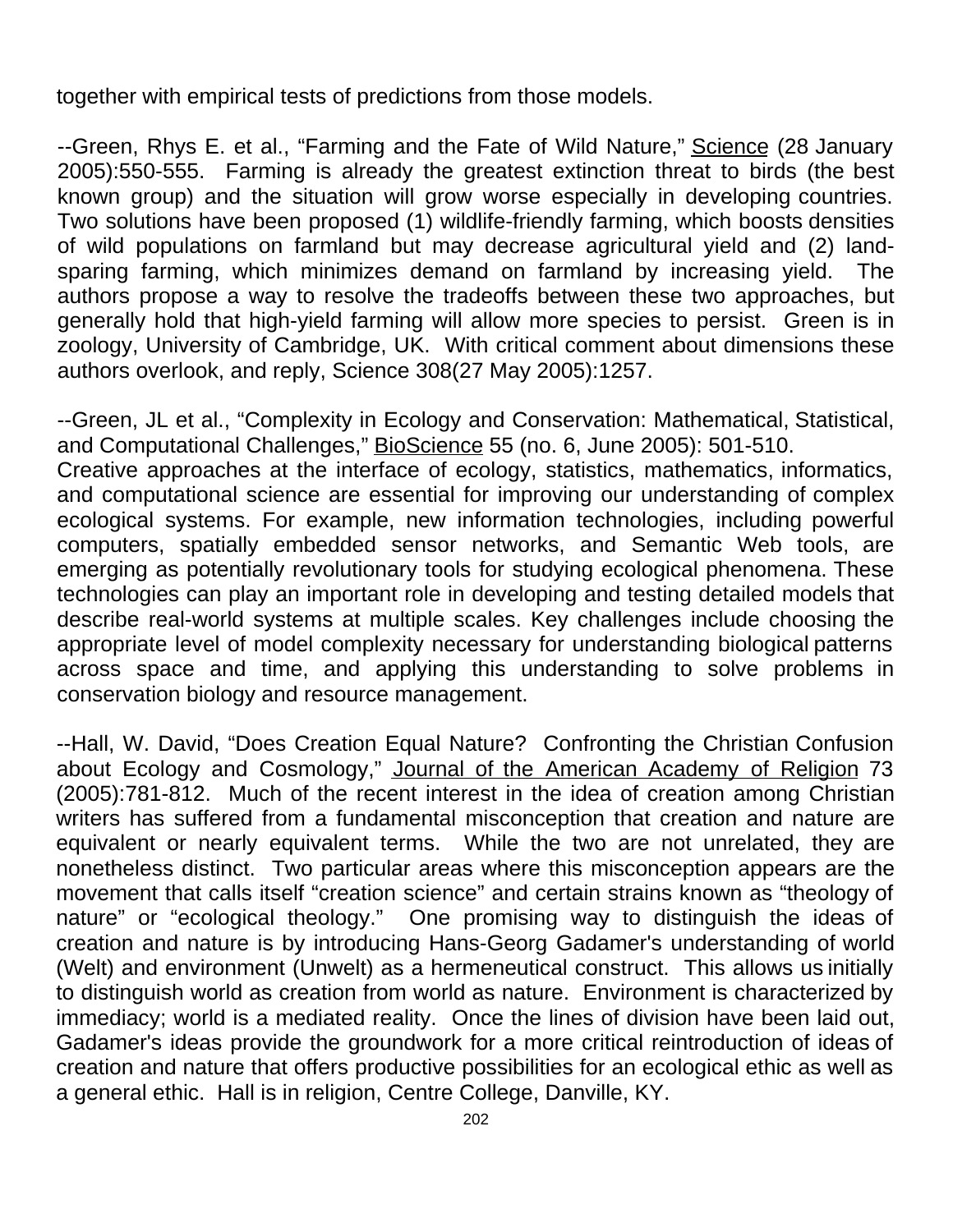--Havel, JE; Lee, CE; Vander Zanden, JM, "Do Reservoirs Facilitate Invasions into Landscapes?" BioScience 55 (no. 6, June 2005): 518-525. The extensive construction of reservoirs over the past century has radically altered the environmental landscape on a global scale. Construction of dams on most large rivers has interrupted the connectivity of water flow and greatly increased the abundance of standing freshwater habitats. Reservoirs act as stepping-stones for the dispersal of exotic species across landscapes. A variety of passively dispersing species have invaded reservoirs, spread through interconnected waterways, and been transported to nearby disconnected habitats. We hypothesize that reservoirs are more readily invaded than natural lakes, because of their physiochemical properties, greater connectivity, and higher levels of disturbance. Here we summarize properties of reservoirs that would make them prone to invasions and discuss cases in which reservoirs have facilitated rapid range expansion. Our overview illustrates linkages between two important forms of global environmental change: the widespread manipulation of river flows and the accelerating spread of exotic species.

--Higgs, Eric, *Nature by Design: People, Natural Processes, and Ecological Restoration*. Cambridge, MA: MIT Press, 2003. Argues that people who participate in ecological restoration enjoy a sense of harmonious belonging in nature.

--Houck, Oliver A., "Are Humans a Part of Ecosystems," Environmental Law 28 (1998):12 - . With a "Nothing in Environmental Law is More Than Fifty Percent" rule. A wide array of human values and concerns creeps into every equation under environmental law, however absolute and exclusive of those concerns the statute appears.

--Huff, Alyson Elizabeth, *An Ethical Defense of Vegetarianism*. M.A. thesis, Colorado State University, 2005. The vegetarian lifestyle characterized in three different ways: a pseudo vegetarian, a practical vegetarian, and an ethically motivated vegetarian, with particularly analysis of the ethically motivated vegetarian. Major philosophical theories that support, and reject, vegetarianism are examined for their credibility and relevance. Real life implications of vegetarian actions, intentions of the actors, potential consequences. Actual social sentiment is appraised and compared to the ethically motivated vegetarians' ultimate goals. A possible solution to reducing animal suffering, as our moral obligation, is proposed. The advisor was Bernard Rollin.

--Ivison, D, "The Moralism of Multiculturalism," Journal of Applied Philosophy 22 (no. 2, August 2005): 171-184.

--Jha, CS et al., "Forest fragmentation and its impact on species diversity: an analysis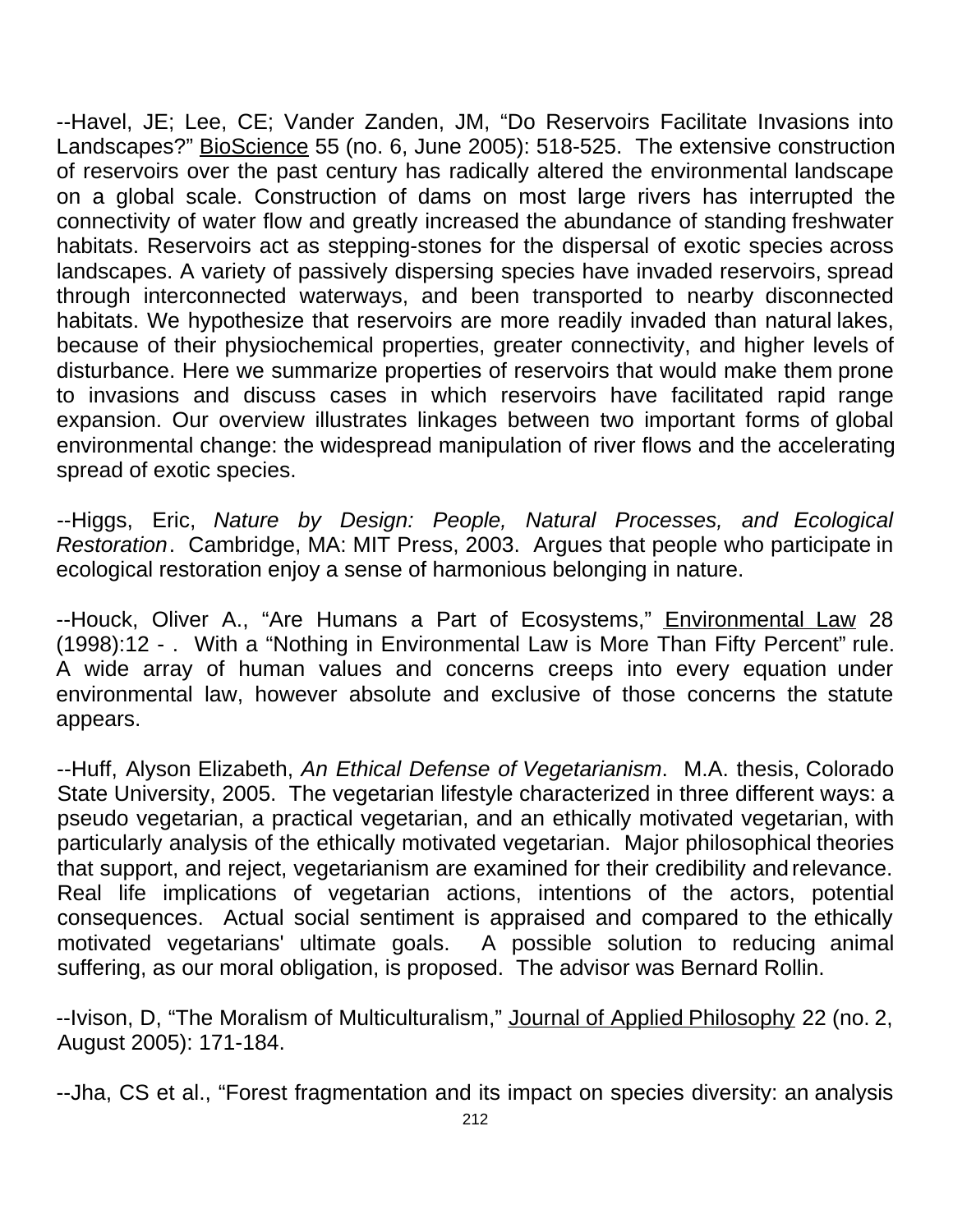using remote sensing and GIS," Biodiversity and Conservation 14 (no. 7, June 2005): 1681-1698.

--Kovel, Joel, *The Enemy of Nature: The End of Capitalism or the End of the World?,* Fernwood Publishing Ltd, Nova Scotia, 2002. Review by David Orton at: http://home.ca.inter.net/~greenweb/Ecological\_Marxism.html

--Kronlid, David 2005, Miljöetik i praktikken -- atta fall ur svensk miljö- och utvecklingshistoria (*Practical Environmental Ethics: Eight Cases from Swedish Environment-and Development History*), Studentlitteratur, Lund. In Swedish. Practical environmental ethics; a methodological approach that starts with specific cases. Practical environmental ethics is not an alternative to theoretical and applied environmental ethics, rather it is a complement for different descriptive, normative and meta ethical analyses. Catch-and-release fishing. A witch trail and execution of about 70 men and women in the mid-north of Sweden in 1675, and ecofeminism. Nuclear power plant waste storage in the community of Mar on the east coast north east of Stockholm. The first GMO labelled food in Sweden. The heavy rains on Tjernobyl and global environmental ethics. An eco-village near Uppsala as a sustainable neighbourhood. A fishing trip in the mid-north of Sweden. A trial between Swedish railway workers working with pesticides and the railway company. Contact: david.kronlid@ilu.uu.se

--Kronlid, David, 2003, *Ecofeminism and Environmental Ethics: An Analysis of Ecofeminist Ethical Theory*. Uppsala Studies in Social Ethics 28, Elanders Gotab, Stockholm. A Ph.D. dissertation, Uppsala University.

--LaFarge, T; Livengood, K; Hays, HE; Thayer, AJ, "Intensively Managed Forest Plantations," Journal of Forestry 103 (no. 4, June 2005): 161-162.

--de Laplante, K., "Is Ecosystem Management a Postmodern Science?", in K.E. Cuddington and B.E. Beisner (eds.) *Ecological Paradigms Lost: Routes of Theory Change*, San Diego: Elsevier Academic Press, 2005, 397-418.

--de Laplante, K., "Can You Teach Environmental Philosophy Without Being an Environmentalist?", Worldviews: Nature, Culture, Religion 8 (no. 2, 2004):198-212.

--de Laplante, K., "Environmental Alchemy: How to Turn Ecological Science into Ecological Philosophy", Environmental Ethics 26 (2004):361-80.

--de Laplante, K., "Toward a More Expansive Conception of Ecological Science", Biology and Philosophy 19 (2004):263-281.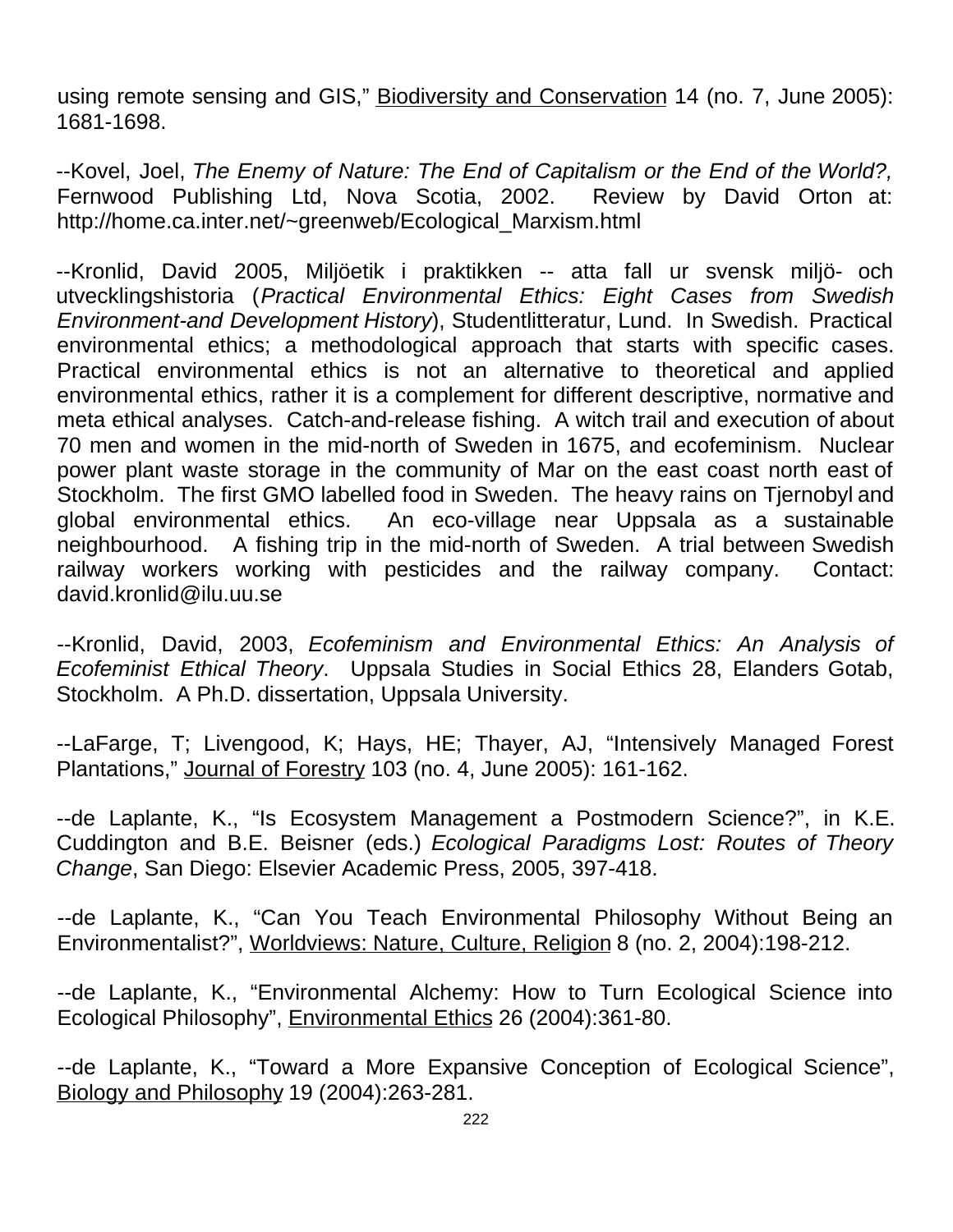--Sharon Livesey, "Organizing and Leading the Grassroots: An Interview With Lois Gibbs", Organization and Environment 16 (no. 4, December 2003).

--Lovett, B, "A Defence of Prudential Moralism," Journal of Applied Philosophy 22 (no. 2, August 2005): 161-170.

--Mand, R et al., "Providing nest boxes for hole-nesting birds - Does habitat matter?" Biodiversity and Conservation 14 (no. 8, July 2005): 1823-1840.

--Manier, D et al., "Research article Canopy dynamics and human caused disturbance on a semi-arid landscape in the Rocky Mountains, USA," Landscape Ecology 20 (no. 1, January 2005): 1-17.

--May, Elizabeth, *At the Cutting Edge: The Crisis in Canada's Forests,* revised edition, Key Porter Books, Toronto, 2005. Review by David Orton at: http://home.ca.inter.net/~greenweb/Cutting\_Edge.html

--Meyer, John M., "Green Liberalism and Beyond": a review essay on Andrew Dobson's "Citizenship and the Environment" and Simon Hailwood's "How to be a Green Liberal", Organization and Environment 18 (no.1, March 2005).

--Miller, Gifford H., "Ecosystem Collapse in Pleistocene Australia and a Human Role in Megafaunal Extinction," Science 309(8 July 2005):287-290 and commentary 255-256. The arrival of humans in the Americas after the ice ages coincides, more or less, with some megafaunal extinctions, but it is difficult to separate climate change from human hunting as a cause. Australia had no such ice ages and it had had humans much longer (c. 11,000 vs. 45,000 years). Coinciding with human arrival there, more or less, one larger flightless bird went extinct (Genyornis) and another did not (the emu, continuing to the present. The authors find a sudden change in emu diet at the time of human arrival, shifting from mostly photosynthetic C3 plants (shrubs, trees, herbs) to C4 plants (grasses). The authors surmise that the change from woodlands to grassland was caused by humans lighting fires and that Genyornis could not adapt to this change but that the emu could. If so, this is one of the few widespread ecosystem changes attributable to aboriginal peoples. One problem: no charcoal records exist for this region.

--Mills, M; Schwartz, M, "Rare plants at the extremes of distribution: broadly and narrowly distributed rare species," **Biodiversity and Conservation 14** (no. 6, June 2005): 1401-1420.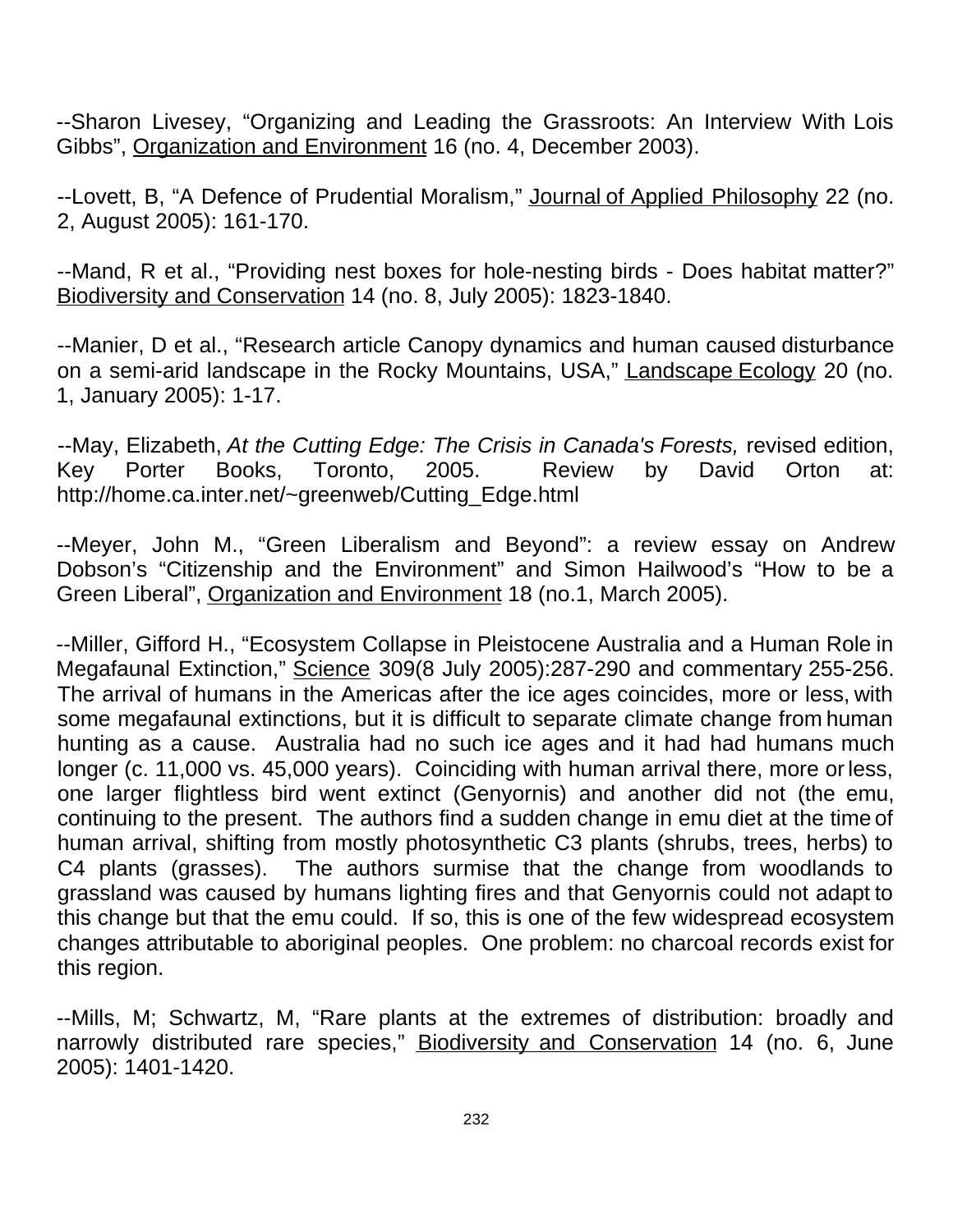--Nolt, John, *A Land Imperiled: The Declining Health of the Southern Appalachian Bioregion*. Knoxville: University of Tennessee Press, 2005. Detailed study of environmental loss and degradation in the Southern Appalachians; air, water, biota, population and urbanization, food, energy, consumption and waste, transportation, future prospects. At times Nolt writes with co-authors, specializing in particular areas, and always he writes with a philosopher's eye for ethical and value issues as he overlooks past and present in a region he loves. Nolt teaches philosophy at the University of Tennessee, Knoxville.

--Norton, Bryan, "Which Morals Matter: Freeing Moral Reasoning from Ideology," U.C. Davis Law Review 37 (2003):81 - . Simultaneously published in Environs Environmental Law and Policy Journal 27(2003).

--Nunes, PALD; Riyanto, YE, "Information as a regulatory instrument to price biodiversity benefits: certification and ecolabeling policy practices," Biodiversity and Conservation 14 (no. 8, July 2005): 2009-2027.

--Parkins, J; Mitchell, R, "Public Participation as Public Debate: A Deliberative Turn in Natural Resource Management," Society and Natural Resources 18 (no. 6, July 2005): 529-540.

--Payton, M; Fulton, D; Anderson, D; "Influence of Place Attachment and Trust on Civic Action: A Study at Sherburne National Wildlife Refuge," Society and Natural Resources 18 (no. 6, July 2005): 511-528.

--Pettus, Ashley, "A Taste for Extinction," Harvard Magazine 107 (no. 6, July/August 2004): 13-14. Madagascar's 69 primates are all endemic, and all endangered, along with many other animals. Christopher Golden, a Harvard undergraduate, has done research to find that eating bushmeat is a major contribution to their decline, in addition to deforestation. They even eat the indri, a primate considered sacred because it is believed to be their ancestor, and they may eat it not only because they are hungry but to increase their prestige. They also kill and eat the fosa, the island's largest predator, and the aye-aye, a lemur, which are superstitiously considered to bring evil on children and the elderly.

--Pimentel, D; Hepperly, P; Hanson, J; Douds, D; Seidel, R, "Environmental, Energetic, and Economic Comparisons of Organic and Conventional Farming Systems," BioScience 55 (no. 7, July 2005): 573-582. Various organic technologies have been utilized for about 6000 years to make agriculture sustainable while conserving soil, water, energy, and biological resources. Among the benefits of organic technologies are higher soil organic matter and nitrogen, lower fossil energy inputs, yields similar to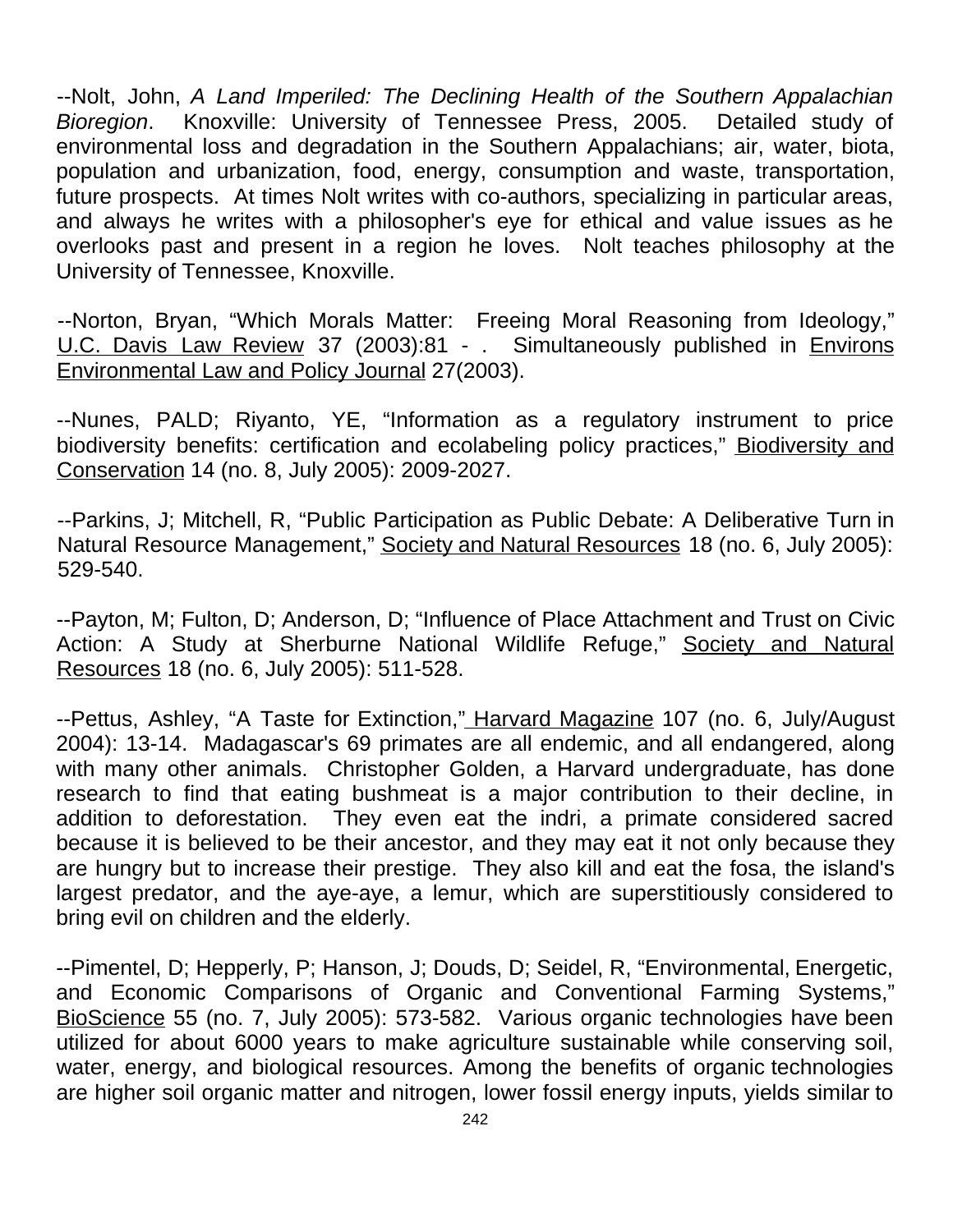those of conventional systems, and conservation of soil moisture and water resources (especially advantageous under drought conditions). Conventional agriculture can be made more sustainable and ecologically sound by adopting some traditional organic farming technologies.

--Radcliffe, SA, "Development and geography: towards a postcolonial development geography?" Progress in Human Geography 29 (no. 3, June 2005): 291-298.

--Restivo, Sal, "Politics of Latour", a review essay on Bruno Latour's "The Politics of Nature", Organization and Environment 18 (no. 1, March 2005).

--Ripple, WJ; Beschta, RL, "Linking Wolves and Plants: Aldo Leopold on Trophic Cascades," BioScience 55 (no. 7, July 2005): 613-621. Aldo Leopold, perhaps best known for his revolutionary and poignant essays about nature, was also an eloquent advocate during the 1930s and 1940s of the need to maintain wolves and other large carnivores in forest and range ecosystems. He indicated that their loss set the stage for ungulate irruptions and ecosystem damage throughout many parts of the United States. We have synthesized the historical record on the potential effects of wolf extirpation in the context of recent research. Leopold's work of decades ago provides an important perspective for understanding the influence of large carnivores, via trophic cascades, on the status and functioning of forest and range plant communities. Leopold's personal experiences during an era of extensive biotic changes add richness, credibility, and even intrigue to the view that present-day interactions between ungulates and plants in the United States have been driven to a large degree by the extirpation of wolves and other large carnivores.

--Rodgers, Jr., William H., "The Myth of Win-Win: Misdiagnosis in the Business of Reassembling Nature," Arizona Law Review 42(2000):297 - .

--Rose, Carol M., "Given-ness and Gift: Property and the Quest for Environmental Ethics," Environmental Law 24 (1994):1 - .

--Sanchez-Zapata, JA; Anadon, JD; Carrete, M; Gimenez, A; Navarro, J; Villacorta, C; Botella, F, "Breeding waterbirds in relation to artificial pond attributes: implications for the design of irrigation facilities," Biodiversity and Conservation 14 (no. 7, June 2005): 1627-1639.

--Sayre, NF, "Ecological and geographical scale: parallels and potential for integration," Progress in Human Geography 29 (no. 3, June 2005): 276-290.

--Sedjo, RA, "Global Agreements and US Forestry: Genetically Modified Trees,"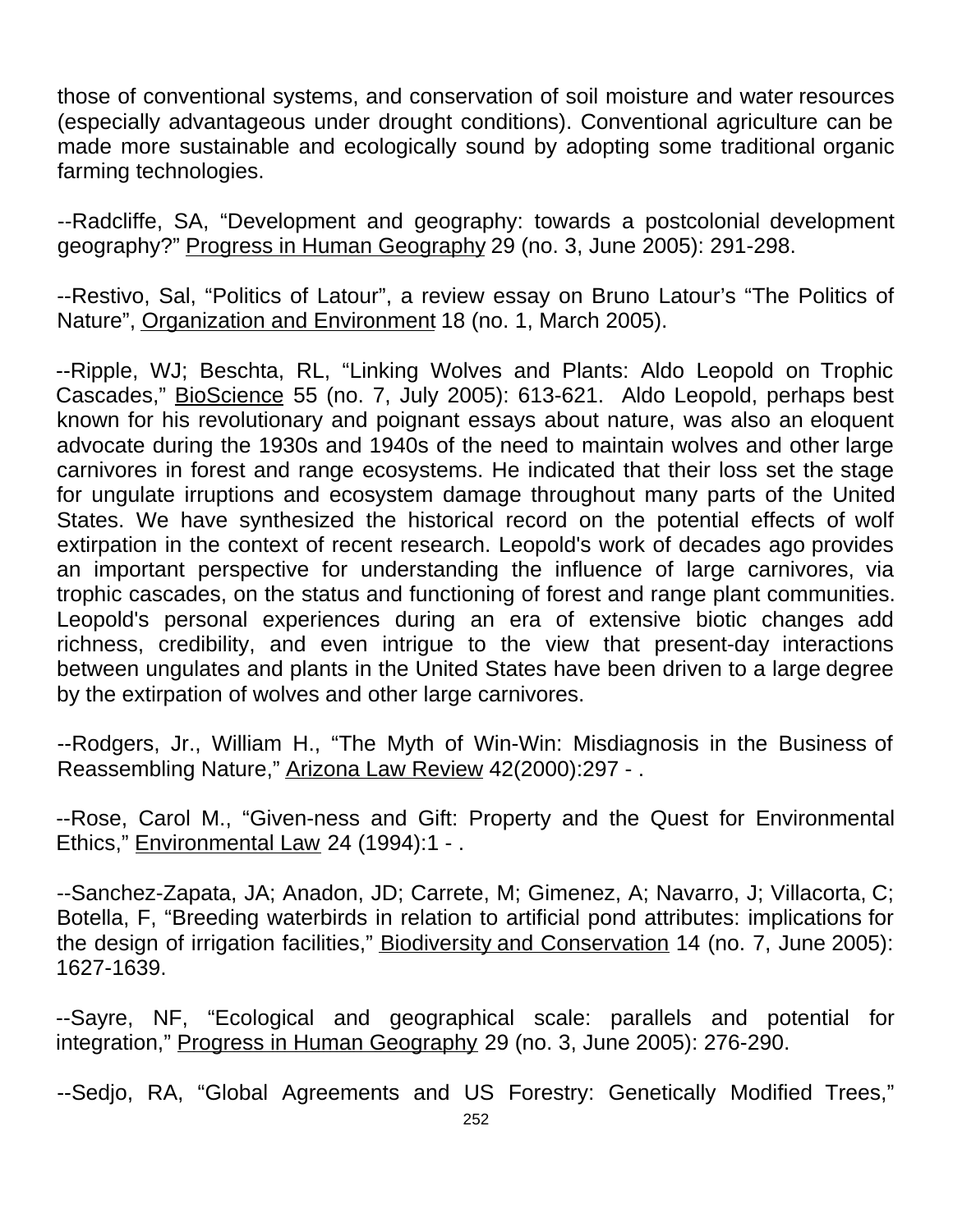Journal of Forestry 103 (no. 3, April/May 2005): 109-133.

--Spellerberg, I. E., "Ecological Effects of Roads and Traffic: A Literature Review," Global Ecology and Biogeography Letters 7 (1998): 317-333. The ecological consequences of roads and road construction.

--Stanisci, A' Pelino, G; Blasi, C, "Vascular plant diversity and climate change in the alpine belt of the central Apennines (Italy)," Biodiversity and Conservation 14 (no. 6, June 2005): 1301-1318.

--Stephens, Piers H.G., "Nature and Human Liberty: The Golden Country in George Orwell's 1984 and an Alternative Conception of Human Freedom", Organization and Environment 17 (no. 1, March 2004).

--Stone, Christopher, D., "Do Morals Matter? The Influence of Ethics on Courts and Congress in Shaping U.S. Environmental Policites," U.C. Davis Law Review 37(2003):13 - . Simultaneously published in Environs Environmental Law and Policy Journal 27(2003).

--Thompson, JR; Elmendorf, WF; McDonough, MH; Burban, LL, "Participation and Conflict: Lessons Learned From Community Forestry," Journal of Forestry 103 (no. 4, June 2005): 174-178.

--Trumbo, C; O'Keefe, G, "Intention to Conserve Water: Environmental Values, Reasoned Action, and Information Effects Across Time," Society and Natural Resources 18 (no. 6, July 2005): 573-585.

--Valentine, G, "Geography and ethics: moral geographies? Ethical commitment in research and teaching," Progress in Human Geography 29 (no. 4, August 2005): 483-487.

--Van Putten, M, "Rebuilding a Mainstream Consensus for Environmentalism," BioScience 55 (no. 6, June 2005): 468-269.

--Vanclay, JK; Nichols, JD, "What Would a Global Forest Convention Mean for Tropical Forests and for Timber Consumers?" Journal of Forestry 103 (no. 3, April/May 2005): 120-125.

--Walck, Christa, "Healing the Divided Mind: Land as an Integrating Concept for Organizations and the Natural Environment", Organization and Environment 17 (no. 2, June 2004)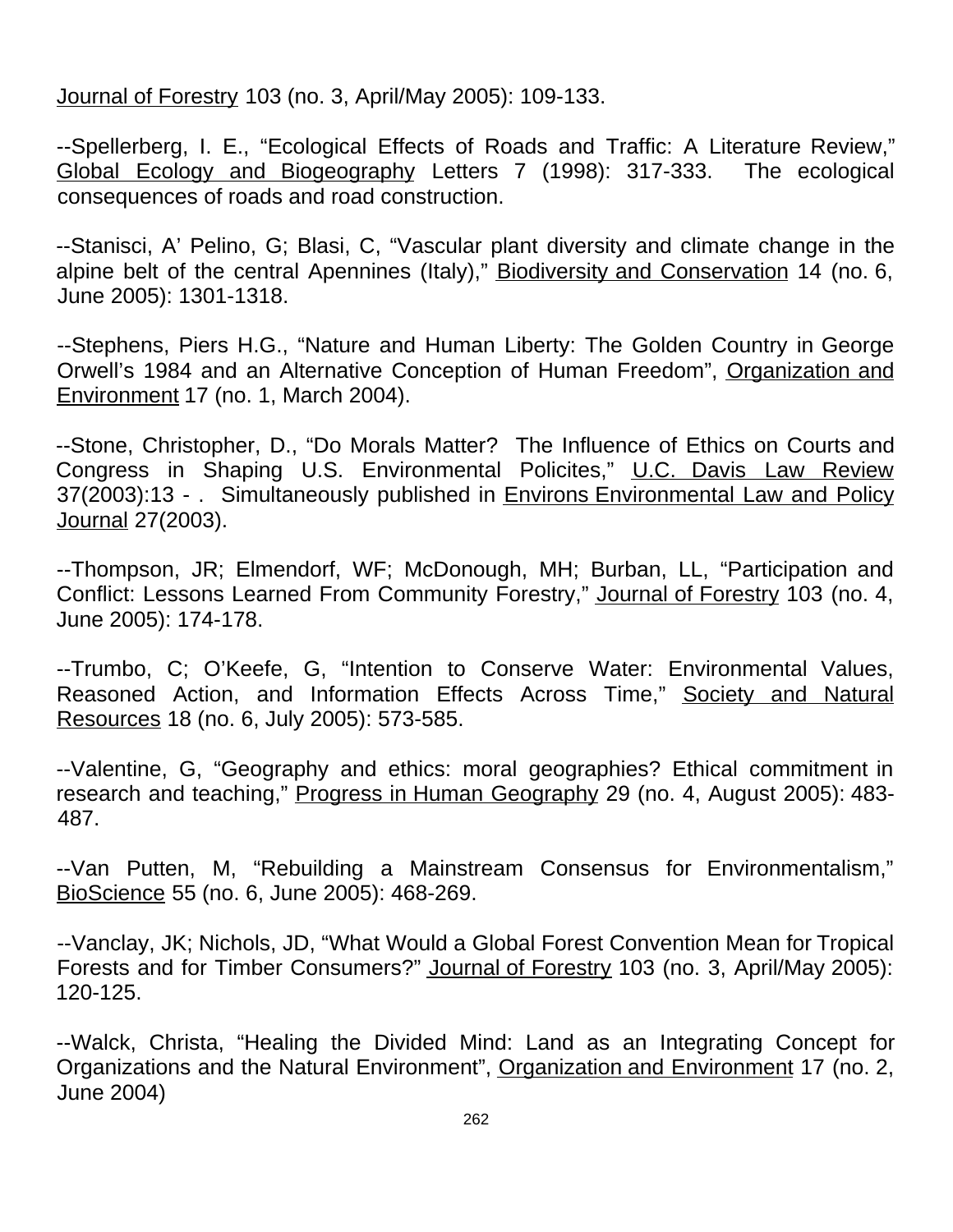--Ward, K, "Geography and public policy: a recent history of 'policy relevance'," Progress in Human Geography 29 (no. 3, June 2005): 310-319.

--Willis, K. J., Gillson, L., and Brncic, T. M., "How `Virgin' is Virgin Rainforest?" Science 304(16 April 2004):402-403. "Evidence has started to emerge from archaeological and paleoecological investigations that many of these so called `virgin' rainforest blocks might not be as pristine as originally thought and have in fact undergone substantial prehistoric modification." Examples from the Amazon basin, the Congo basin, and the Indo-Malay region of Southeast Asia. But these forest are also resilient and not as fragile as sometimes portrayed; the extent of their regeneration has obscured their earlier modification. "Left for long enough, forest will almost certainly regenerate." The authors also think little biodiversity was lost. With critical response, Science 305(13 August 2004):943-944, the respondents claiming it is unknown whether biodiversity was lost and that no implications follow from this earlier regeneration about whether presently degraded forests, from contemporary logging and agriculture, can similarly regenerate.

--Winter, C, "Preferences and Values for Forests and Wetlands: A Comparison of Farmers, Environmentalists, and the General Public in Australia," Society and Natural Resources 18 (no. 6, July 2005): 541-555.

--Wissenburg, Marcel, "Globotopia: The Antiglobalization Movement and Utopianism", Organization and Environment 17 (no.4, December 2004).

--Wolfe, BE; Klironomos, JN, "Breaking New Ground: Soil Communities and Exotic Plant Invasion," BioScience 55 (no. 6, June 2005): 477-488. As exotic plant species invade ecosystems, ecologists have been attempting to assess the effects of these invasions on native communities and to determine what factors influence invasion processes. Although much of this work has focused on aboveground flora and fauna, structurally and functionally diverse soil communities also can respond to and mediate exotic plant in visions. In numerous ecosystems, the invasion of exotic plant species has caused major shifts in the composition and function of soil communities. Soil organisms, such as pathogenic or mutualistic fungi, have direct effects on the establishment, growth, and biotic interactions of exotic plants. An integrated understanding of how aboveground and belowground biota interact with exotic plants is necessary to manage and restore communities invaded by exotic plant species.

--Wrigley, N; Coe, NM; Currah, A, "Globalizing retail: conceptualizing the distributionbased transnational corporation (TNC)," Progress in Human Geography 29 (no. 4, August 2005): 437-457.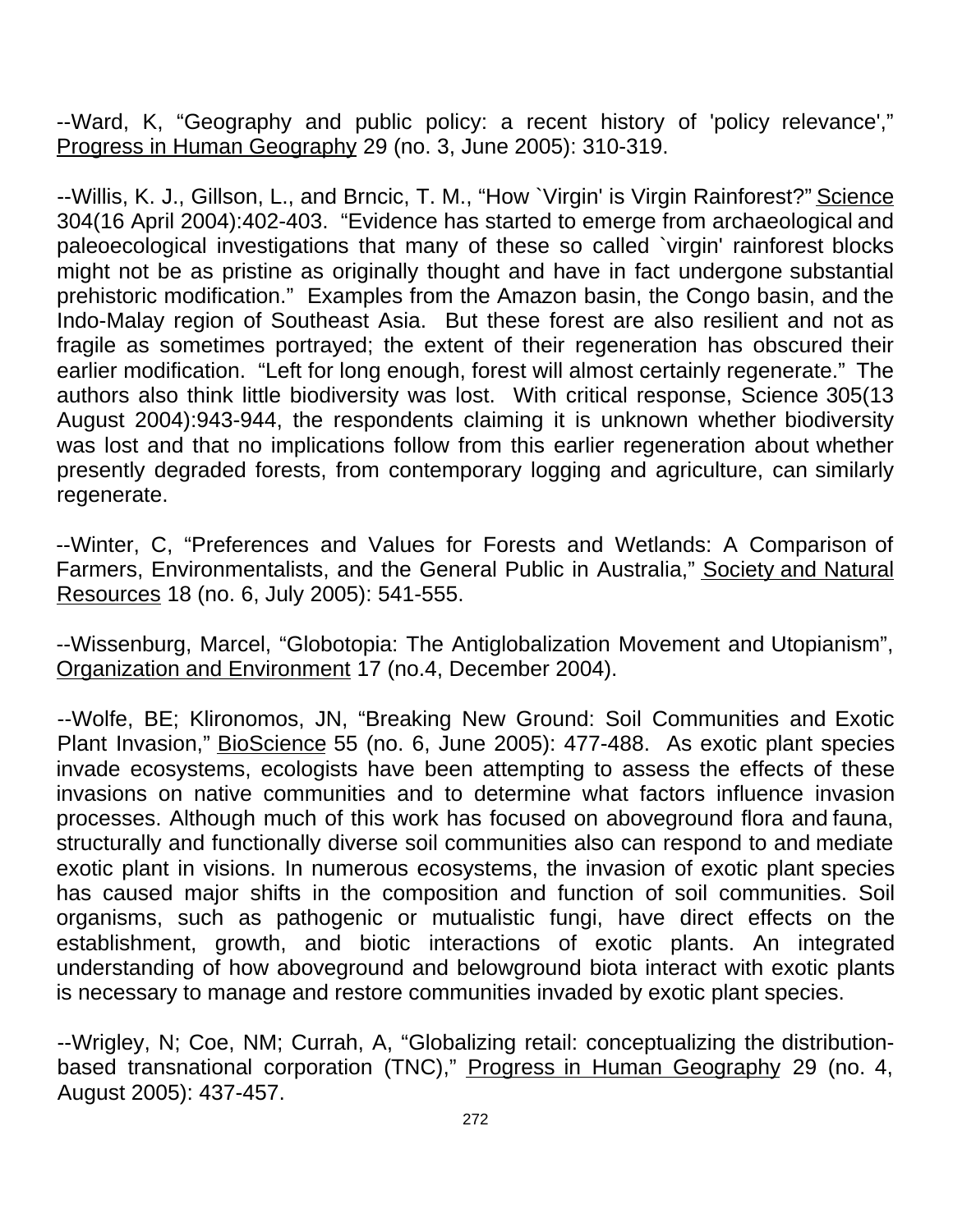--York, Richard, "Humanity and Inhumanity: Towards A Sociology of the Slaughterhouse", Organization and Environment 17 (no. 2, June 2004).

--Young, J et al., "Towards sustainable land use: identifying and managing the conflicts between human activities and biodiversity conservation in Europe," Biodiversity and Conservation 14 (no. 7, June 2005): 1641-1661.

## **ISSUES**

**Air Pollution, Climate Change in the News.** Regional director of the Indira Ghandi national Open University Dr. K.S. Tiwari descried urban Indian air pollution as a problem needing "stern and Immediate steps," at the opening of a multi-city environmental initiative in Bhopal on October 23. Although leaded gasoline is no longer in use, an ever-rising number of automobiles is increasing benzene levels, believed to be a causal factor in several health problems, including leukemia. Check the HindustanTimes.com for more. South African Minister of Agriculture and Land Affairs Thoko Didiza's comments at a conference on climate change in Johannesburg during mid-October emphasized the "serious" risk to poverty reduction presented by global climate change, and her ministry's responsibility to ensure adequate tools, information and support to farmers. At the same conference, Oxford physicist Myles Allen argued that as the "cost and inevitability of climate change" become clearer in upcoming years, victims of the ill effects will have the basis for both individual and class-action law suits against those parties to whom blame for climate change is allocated. He recommended that developing countries that have ratified the Kyoto Protocol consider whether it will adequately address the damages they will suffer. Read further in South African Policy and Law Online News, polity.org.za, and the South African Broadcasting Corporation news online, www.sabcnews.com.

Several actions in the U.S. Congress are also of note. Senate bill 245, the Abrupt Climate Change Research Act of 2005, calls for the creation of a research program on abrupt climate change within the National Oceanic and Atmospheric Administration. It is sponsored by Senator Susan Collins of Maine with 13 cosponsors, was read and referred to the Senate Commerce, Science and Transportation Committee on February 1, 2005. The Climate Change Stewardship Act of 2005, introduced as House bill 759 (by Wayne Gilchrest of Maryland with 106 cosponsors) and Senate bill 342 (by John McCain of Arizona with 15 cosponsors) varies somewhat between the House and Senate versions; both establish research programs, a National Greenhouse Gas Database within the EPA, and a market-driven program to reduce greenhouse gases through use of tradable emissions allowances. It was read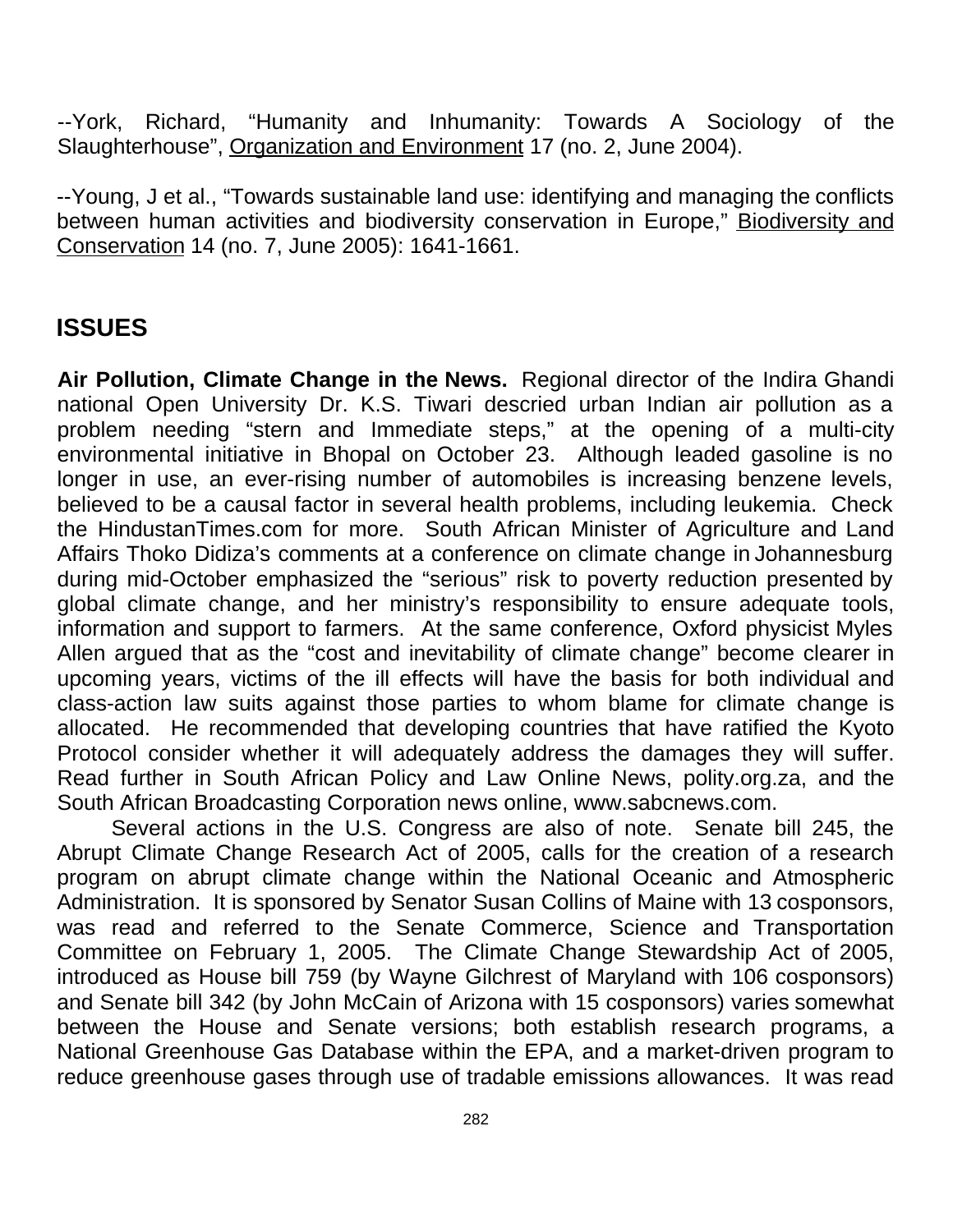Standards, and the Subcommittee on Energy and Air Quality, on February 10, 2005. in the Senate, it was referred to the Environment and Public Works Committee. These and other bills may be searched and tracked at the Library of Congress's excellent legislative information site: http://thomas.loc.gov/.

**Endangered Species Act in the News.** On August 19, 2005 the U.S. District Court for Vermont ruled that the U.S. Fish and Wildlife Service cannot move to de-list northeastern populations of the gray wolf by combining the northeastern region with the Great Lakes region, where there are healthy wolf populations (*National Wildlife Federation v. Norton*, 386 F.Supp.2d 533 (D.Vt.2005)). The case turned primarily upon how FWS interpreted the phrase "significant portion of its range," from the ESA's provision that a species is considered endangered when it is "in danger of extinction throughout all or a significant portion of its range." Courts generally accord great deference to federal agencies' interpretations of the laws they are assigned to administer, but in this case the FWS was found to have interpreted the ESA in a manner inconsistent with the "plain meaning" of the statute itself. The FWS will have to withdraw its plan to combine the upper midwest and northeastern gray wolf regions; time will tell whether it will appeal the ruling to the Circuit Court of Appeals.

In the meantime, the U.S. House of Representatives has passed the first major amendments to the Endangered Species Act since the law's passage in 1973. Sponsored by Richard Pombo of California and 95 cosponsors the bill, passed on September 30, makes changes to both determination of threatened or endangered status for a species, and "critical habitat" designation. T&E designation would be made on the basis of the "best available scientific data" rather than the best available "scientific and commercial" data, and the Secretary of Interior would be required to establish criteria for "best available scientific data." Additionally, T&E designations would have to incorporate consideration of economic and national security impacts, and the President would be empowered to waive any ESA requirements "if such exemption is necessary for national security." The Secretary would also be instructed to review and reconsider all T&E determinations every 5 years, and to expressly provide state governors notice and opportunity for comment on ESA regulations, in addition to the usual public notice procedures. Finally and perhaps most significantly, the amendments strike provisions for critical habitat designation from the ESA and replace them with a program of grants to promote voluntary conservation T&E species, and system of compensations for land owners who suffer costs as a result of ESA conservation measures.

Secretary of the Interior Gale Norton hailed the ESA amendments, noting that while critical habitat designation provisions had generated enormous amounts of regulatory paperwork in the form of mapping, they had failed to protect habitat. On September 27, Norton announced release of \$70.5 million in grants to 26 states to support conservation planning and acquisition of vital habitat for threatened and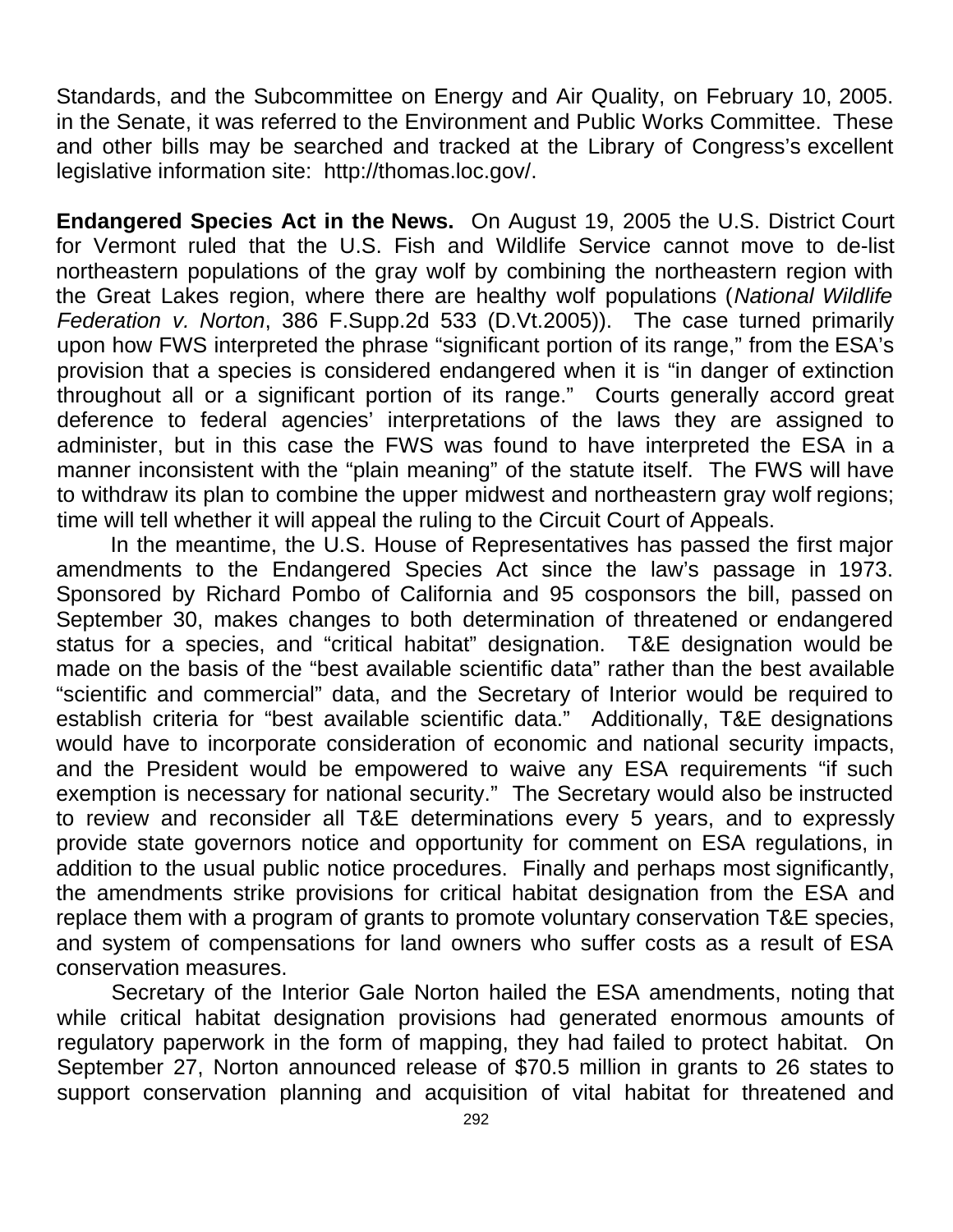endangered fish, wildlife, and plant species. The FWS, chiefly responsible for administering the ESA, agrees with Norton about the uselessness of the critical habitat provisions, and based upon the apparent lack of reaction from the major conservation groups thus far, this may indeed be a step in the right direction for the ESA. You can follow H.R. 3824 as it proceeds to the Senate by visiting http://thomas.loc.gov/.

## **NOMINATIONS COMMITTEE ELECTION RESULTS**

Election results for ISEE Nominations Committee are as follows: Robin Attfield (international member), Jen Everett, Ned Hettinger, and Christopher Preston. ISEE warmly thanks all those willing to serve on the Nominations Committee. Thanks also go to those who took the time to vote and to Amy Knisley and Lisa Newton for conducting the election.

## **ISEE OFFICERS**

President: Dale Jamieson. Professor of Environmental Studies and Philosophy, New York University, 246 Greene Street, Suite 300, New York NY 10003-6677. Phone: 212-998-5429. Fax: 212-995-4832. Website: http://www.esig.ucar.edu/ HP\_dale.html. Email: dwj3@nyu.edu.

Vice-President: Clare Palmer. Department of Philosophy, Washington University, One Brookings Drive, Campus Box 1073, St Louis, MO 63130. Phone: 314 935 7148. Fax: 314 935 7349. E-mail cpalmer@artsci.wustl.edu.

Secretary: Paul Thompson. Department of Philosophy, 503 South Kedzie Hall, Michigan State University, East Lansing, MI 48824-1022. Email: thomp649 @pilot.msu.edu.

Treasurer: Lisa Newton. Director, Program in Environmental Studies, Fairfield University, Fairfield, Connecticut 06824. Phone: 1-203-254-4128. E-mail: lhnewton@mail.fairfield.edu.

## **ISEE REGIONAL REPRESENTATIVES**

Africa: Johan P. Hattingh, Department of Philosophy, University of Stellenbosch, 7600 Stellenbosch, South Africa. Hattingh heads the Unit for Environmental Ethics at Stellenbosch. Phone: 27 (country code) 21 (city code) 808-2058 (office), 808-2418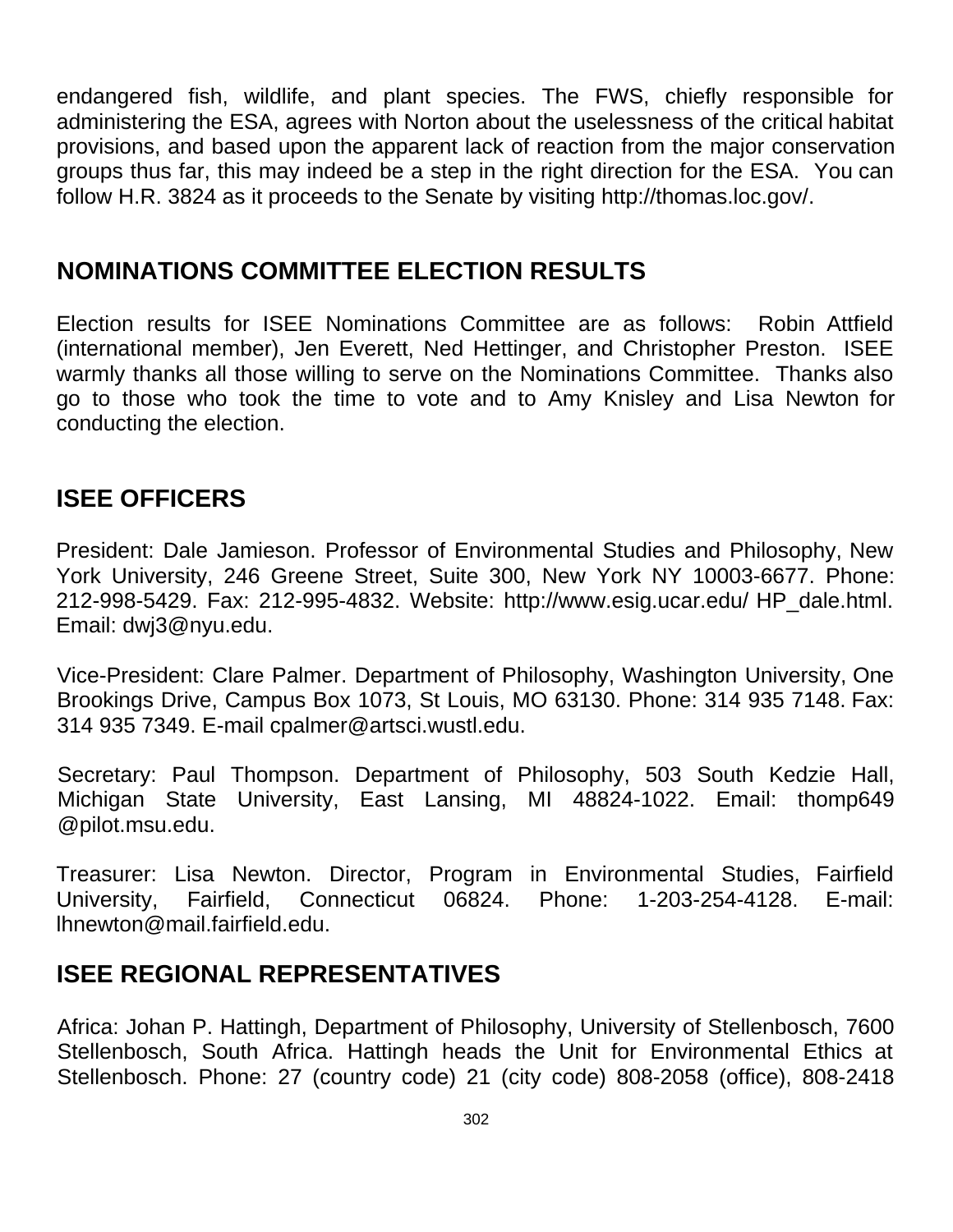Australia and New Zealand: William Grey, Room E338, Department of Philosophy, University of Queensland, 4067, Queensland 4072 AUSTRALIA. Email: wgrey@mailbox.uq.edu.au.

China: Yu Mouchang, Institute of Philosophy, Chinese Academy of Social Sciences, Beijing, 100732, China. Yang Tongjin, Institute of Philosophy, Chinese Academy of Social Sciences, Beijin,100732, China. E-mail: yangtong12@sina.com.

Taiwan: Edgar Lin, Biology Department, Tunghai University, Taichung, Taiwan 40704. Email: edgarlin@ms5.hinet.net. Phones: 886-4-3595622 office; 886-4-3590991 home. Fax: 886-4-3595953.

Eastern Europe: Jan Wawrzyniak. Department of Philosophy, Adam Mickiewicz University of Poznan, Poland. University address: Prof. Jan Wawrzyniak, Institut Filozofii, Adam Mickiewicz University, 60-569 Poznan, Szamarzewskiego 91c POLAND. Phone: +48 / 61 / 841-72-75; Fax: +48 / 61 / 8430309. Home address: 60- 592 Poznan, Szafirowa 7, POLAND. Email: jawa@main.amu.edu.pl. Website: http://appliedphilosophy.mtsu.edu/ISEE/JanWaw/index.html.

Western Europe and the Mediterranean: Martin Drenthen, Center for Ethics University of Nijmegen (CEKUN), Postbox 9103, 6500 HD Nijmegen, THE NETHERLANDS. Office phone: 31 (country code) 24 (city code) 3612751. Fax: 31-24-3615564. Email:mdrenthen@hetnet.nl. Home: Van't Santstraat 122, 6523 BJ Nijmegen. Home Phone: (31) - (24) - 3238397.

Mexico and Central America: Teresa Kwiatkowska, Universidad Autonoma Metropolitana-Iztapalapa, Departamento de Filosofia, Av. Michoacan y Purissima s/n, 09340 Mexico D.F., MEXICO. Phones: +52 55 5637 14 24 (home), +52 55 5 804 47 77 (office). Fax: +52 55 5804 47 48 Email: tkwiatkowska@yahoo.com.

Canada: Laura Westra. Osgoode Hall Law School, York University, 4700 Keele Street, Toronto, Ontario M3J 1P3. Phone: 905-303-8181. Fax: 905-303-8211 E-mail: lwestra@interlog.com.

Pakistan and South Asia: Nasir Azam Sahibzada, Education Manager, WWF-- Pakistan, T-28 Sahibzada House, Zeryab Colony, Peshawar City (NWFP), PAKISTAN. Phone: (92) (91) (841593). Fax: (92) (91) (841594). Email: lapis@brain.net.pk or naasir1@email.com.

South America: Ricardo Rozzi, Department of Philosophy and Religion Studies, P.O.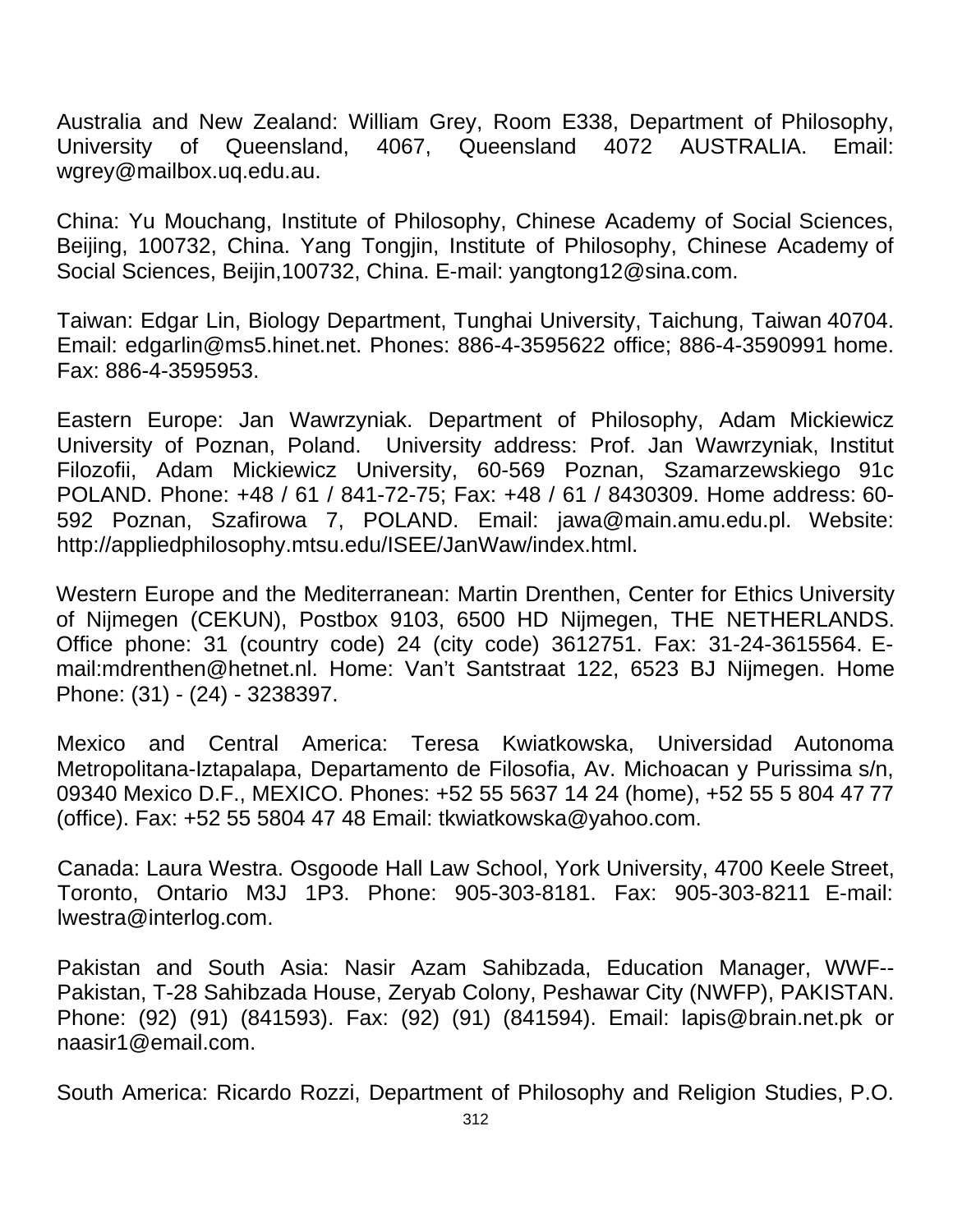Box 310920, University of North Texas, Denton, TX 76203-0920. Phone: 940-565- 2266. Fax: 940-565-4448. Email: rozzi@unt.edu.

United Kingdom: KeeKok Lee, Institute for Environment, Philosophy & Policy, Furness College, University of Lancaster, Lancaster LA1 4YG, UK. E-mail: keekok.lee@lancaster.ac.uk.

United States: Ned Hettinger, Philosophy Dept, College of Charleston, Charleston, South Carolina 29424 USA. Phone: 843-953-5786; 843-883-9201 (home). Fax: 843- 953-6388. E-mail: HettingerN@CofC.edu). Address July 1999 to August 2000: 416 W. College, Bozeman, MT 59715. Phone: 406-522-9676.

Holmes Rolston, III, Dept. of Philosophy, Colorado State University, Fort Collins, Colorado 80523 USA. Phone: 970-491-6315 (Office). Fax: 970-491-4900. Email: rolston@lamar.colostate.edu.

Jack Weir, Department of Philosophy, Morehead State University,UPO 662, Morehead, Kentucky 40351-1689 USA. Phone: 606-784-0046 (Home Office), 606-783- 2785 (Campus Office). Fax: 606-783-5346 (include Weir's name on Fax). Email: j.weir@morehead-st.edu.

## **ISEE NEWSLETTER SUBMISSIONS**

Please send any announcements, calls for papers or news items via e-mail (preferred), snail mail or fax to newsletter editor Amy Knisley. Address: Department of Humanities, Colby-Sawyer College, 541 Main Street, New London, NH 03257. E-mail: aknisley@colby-sawyer.edu. Phone: 603-526-3422. Fax: 603-526-3452. Please continue to send bibliographic items to Holmes Rolston III, at the address above. The next deadline for submissions is December 7.

# **ISEE MEMBERSHIP / RENEWAL FORM**

Please enroll me as a member of the International Society for Environmental Ethics. Enclosed are dues: \_\_\_\_\_. Annual regular dues are: Inside U.S., \$15 Regular, \$10 Students; Outside U.S., \$20 Regular, \$15 Students. Members outside the U.S. should send the equivalent of U.S. dollars, based on current exchange rates.

Name and Affiliation: